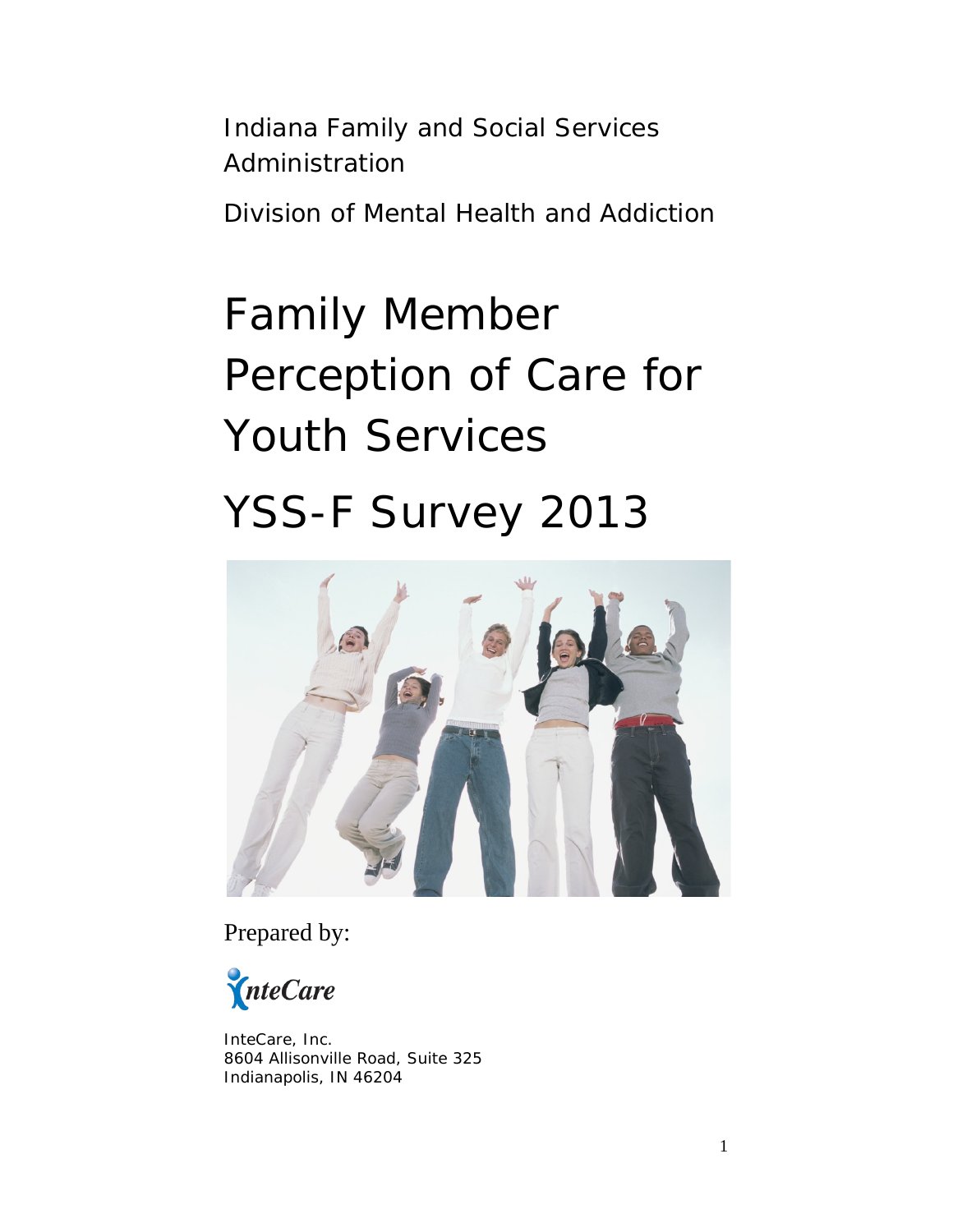# **Table of Contents**

| Statewide and Provider Domain and Individual Question Data  14     |  |
|--------------------------------------------------------------------|--|
|                                                                    |  |
|                                                                    |  |
|                                                                    |  |
|                                                                    |  |
|                                                                    |  |
| Discussion of impact of psychiatric medications on weight gain  21 |  |
|                                                                    |  |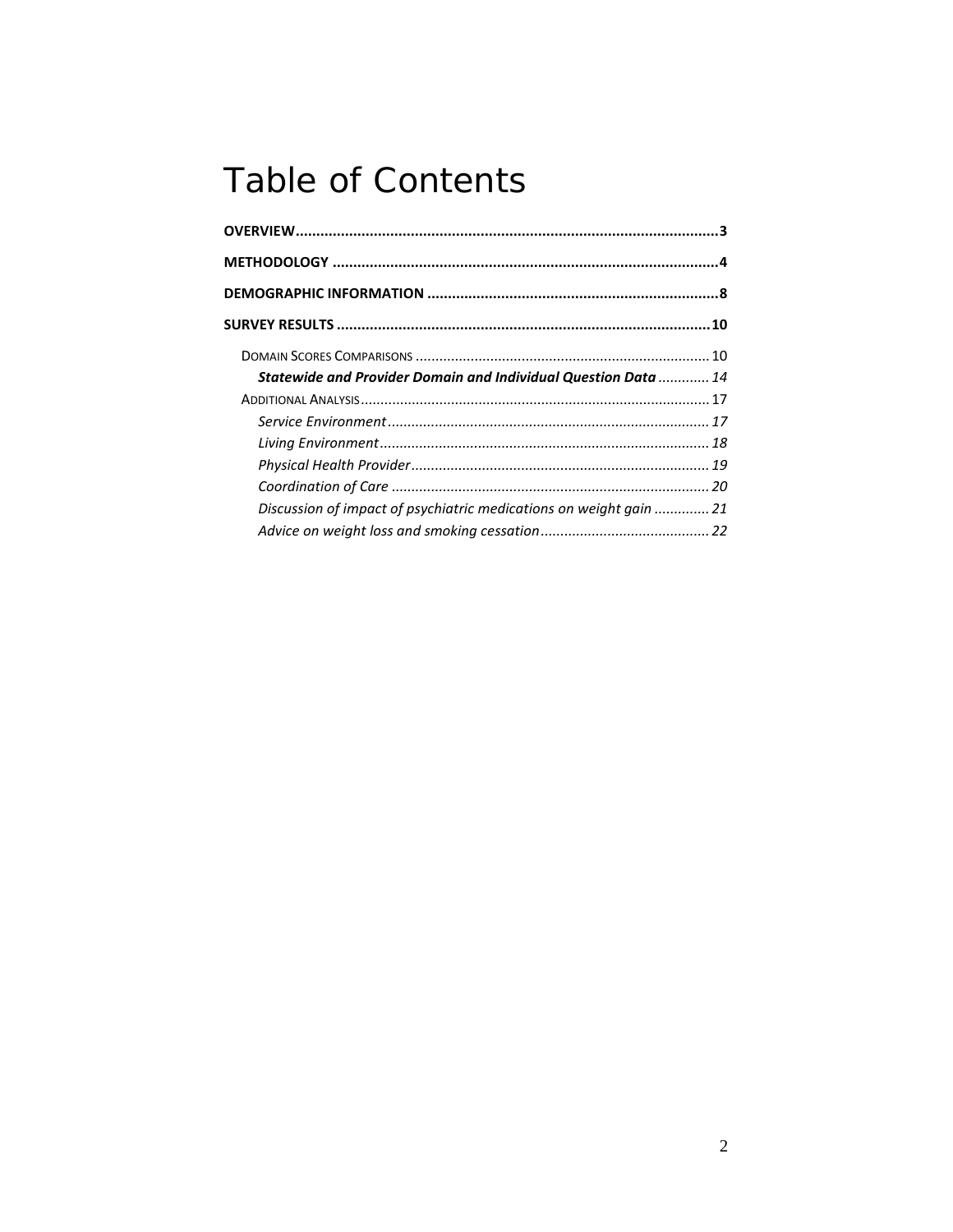## <span id="page-2-0"></span>**Overview**

Each year, the Family and Social Services Administration, Division of Mental Health and Addiction (DMHA) is required by the Substance Abuse and Mental Health Services Administration's Center for Mental Health Services (CMHS) to conduct a survey of caregiver perceptions of the mental health care their children have received from the public community mental health system. The survey tool used is the Youth Services Survey for Families (YSS-F). The results from this survey tool are reported to CMHS for the Mental Health Block Grant by each state and territory that receives block grant funding.

For the 2013 survey, DMHA contracted with InteCare, Inc. to distribute, process, analyze and prepare a report of the survey results.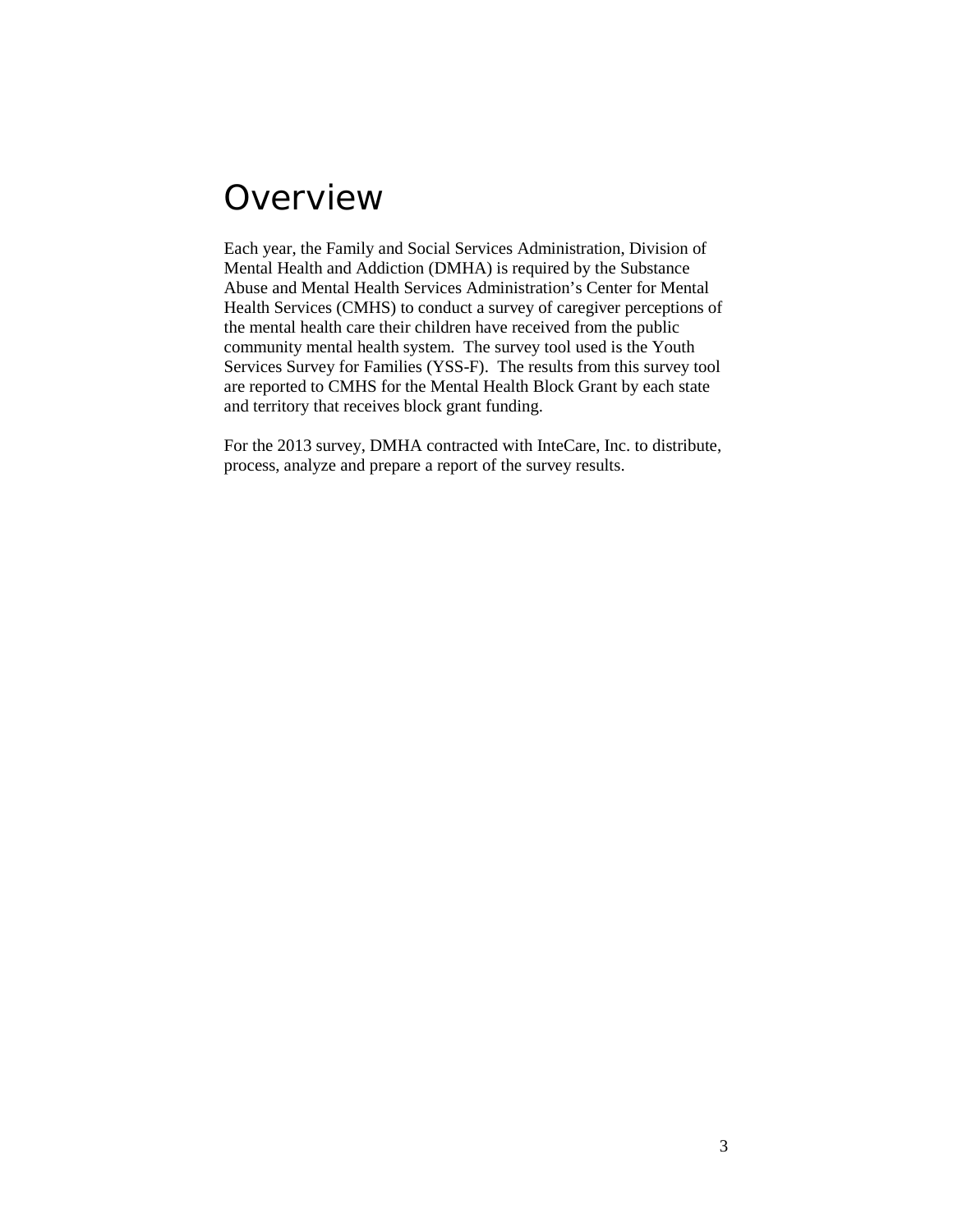# <span id="page-3-0"></span>Methodology

The collection of YSS-F survey data for 2013 was conducted using the same methodology that has been in place since 2010. Since 2010, the survey process has been conducted utilizing a convenience sample. In this method, surveys were sent to liaisons at each of the 25 CMHCs throughout the State who then distribute surveys to the caregivers of children receiving services through outpatient, community based services or residential services. Prior to 2010, DMHA contracted with a university to conduct phone surveys. Due to the difference in sampling size and methodology, the results prior to 2010 are not included in the yearly comparisons in this report.

DMHA determined the sample size on a statewide margin of error with a confidence level of 95% and an estimated response rate. The response rate calculated for the DMHA minimum number of surveys only applies to a statewide confidence level of 95%. This year, CMHCs were also provided with the minimum number of surveys they would need to submit to reach their independent 95% confidence level and were able to request additional surveys if desired. DMHA provided InteCare with the number of surveys needed for each CMHC. InteCare sent the minimum required number of surveys to each CMHC. Standardized directions for completing surveys were also sent to each CMHC. Each CMHC was asked to choose a survey week between September  $2<sup>nd</sup>$  and  $20<sup>th</sup>$  to distribute surveys.

Spanish versions of the survey were provided to CMHCs when requested. There were seventy-nine (79) Spanish MHSIP surveys sent to providers with thirteen (13) completed and returned.

Table 1 shows the number of surveys sent to the providers, the number returned, and the response rate for each provider. For the 95% confidence level, with an 8% margin of error, DMHA set the floor for the response rate at 35%.

The statewide response rate for 2013 was 144%. This is an increase from last year's rate of 89%. The return rate is greater than 100% due to CMHCs requesting more surveys to meet their own 95% confidence level. The YSS-F survey response rate is consistent with response rates seen using the convenience sampling methodology. Telephone and mail survey methodologies tend to have much lower response rates.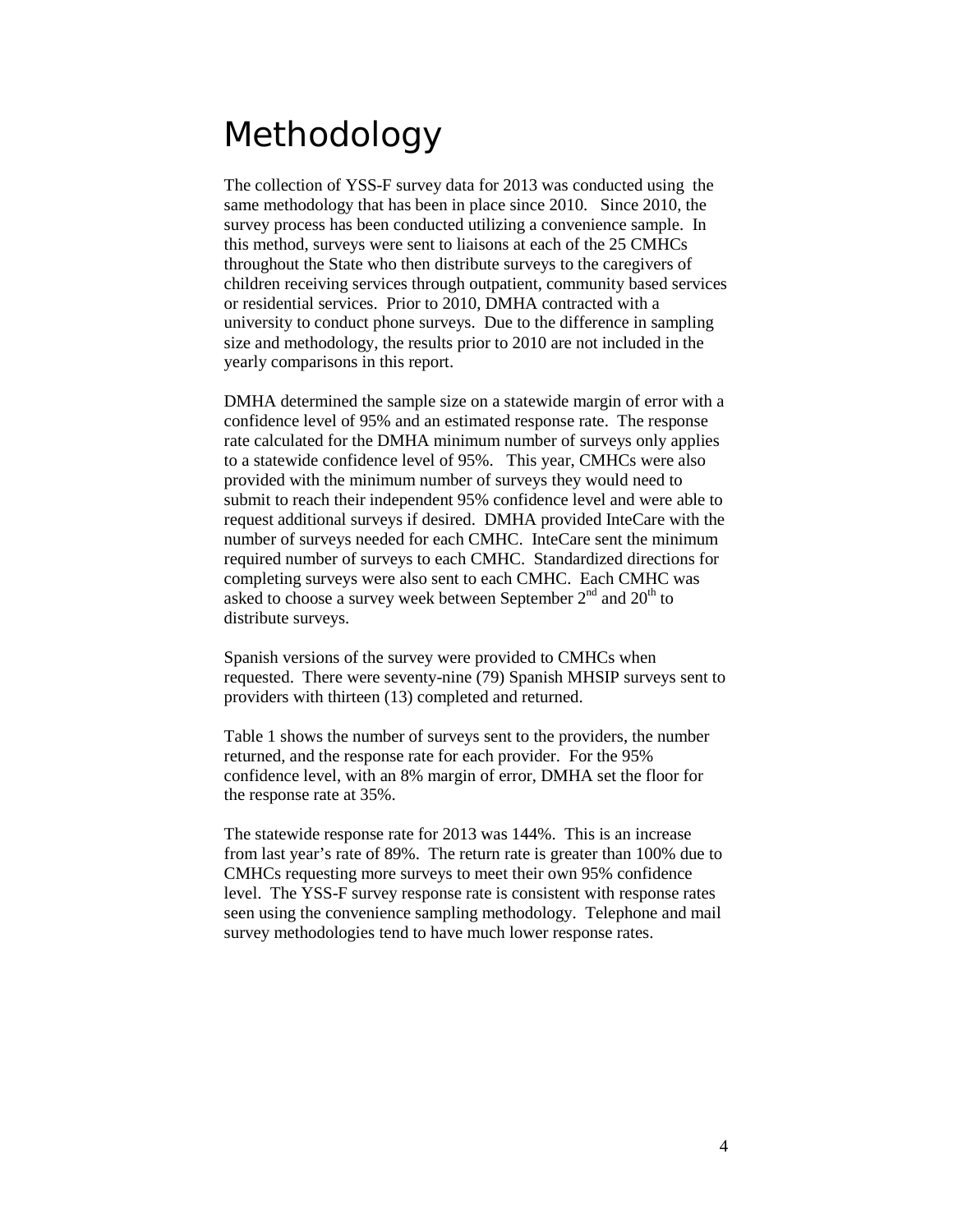|     |                          | <b>YSS-F</b>   |                 |              |
|-----|--------------------------|----------------|-----------------|--------------|
|     |                          | <b>Surveys</b> | <b>YSS-F</b>    | <b>YSS-F</b> |
| ID# | Provider                 | Sent           | <b>Surveys</b>  | Return       |
|     |                          | (minimum       | <b>Returned</b> | Rate         |
|     |                          | required)      |                 |              |
| 429 | Adult and Child          | 46             | 121             | 263%         |
| 430 | <b>ASPIRE Indiana</b>    | 45             | 48              | 107%         |
| 423 | <b>Bowen Center</b>      | 47             | 116             | 247%         |
| 431 | Centerstone              | 47             | 100             | 213%         |
| 413 | <b>Community MHC</b>     | 44             | 30              | 68%          |
| 428 | Cummins                  | 47             | 89              | 189%         |
| 421 | Edgewater                | 41             | 36              | 88%          |
| 427 | Four County              | 45             | $\overline{O}$  | 0%           |
| 416 | Gallahue                 | 46             | 67              | 146%         |
| 414 | <b>Grant Blackford</b>   | 37             | 28              | 76%          |
| 405 | <b>Hamilton Center</b>   | 46             | 63              | 137%         |
| 407 | <b>Howard Regional</b>   | 42             | 63              | 150%         |
| 402 | LifeSpring               | 44             | 90              | 205%         |
| 422 | <b>Meridian Services</b> | 46             | 46              | 100%         |
| 401 | Midtown                  | 45             | 92              | 204%         |
| 426 | Northeastern             |                |                 |              |
|     | Center                   | 42             | 59              | 140%         |
| 409 | Oaklawn Psychiatric      |                |                 |              |
|     | Center                   | 46             | 32              | 70%          |
| 419 | Park Center              | 44             | 65              | 148%         |
| 418 | Porter-Starke            | 44             | 44              | 100%         |
| 424 | Regional                 | 46             | 65              | 141%         |
| 403 | Samaritan Center         | 43             | 26              | 60%          |
| 420 | Southern Hills           | 42             | 44              | 105%         |
| 404 | Southwestern             | 44             | 73              | 166%         |
| 410 | <b>Swanson Center</b>    | 40             | 34              | 85%          |
| 415 | Wabash Valley            | 46             | 89              | 193%         |
|     | <b>All CMHCs</b>         | 1059           | 1520            | 144%         |

Table 1: Response rate by CMHC for YSS-F surveys.

Minimum return rates shown are based on a return rate for the DMHA Statewide 95% confidence level to be met. Individual provider return rates for a 95% confidence level are not shown in this table.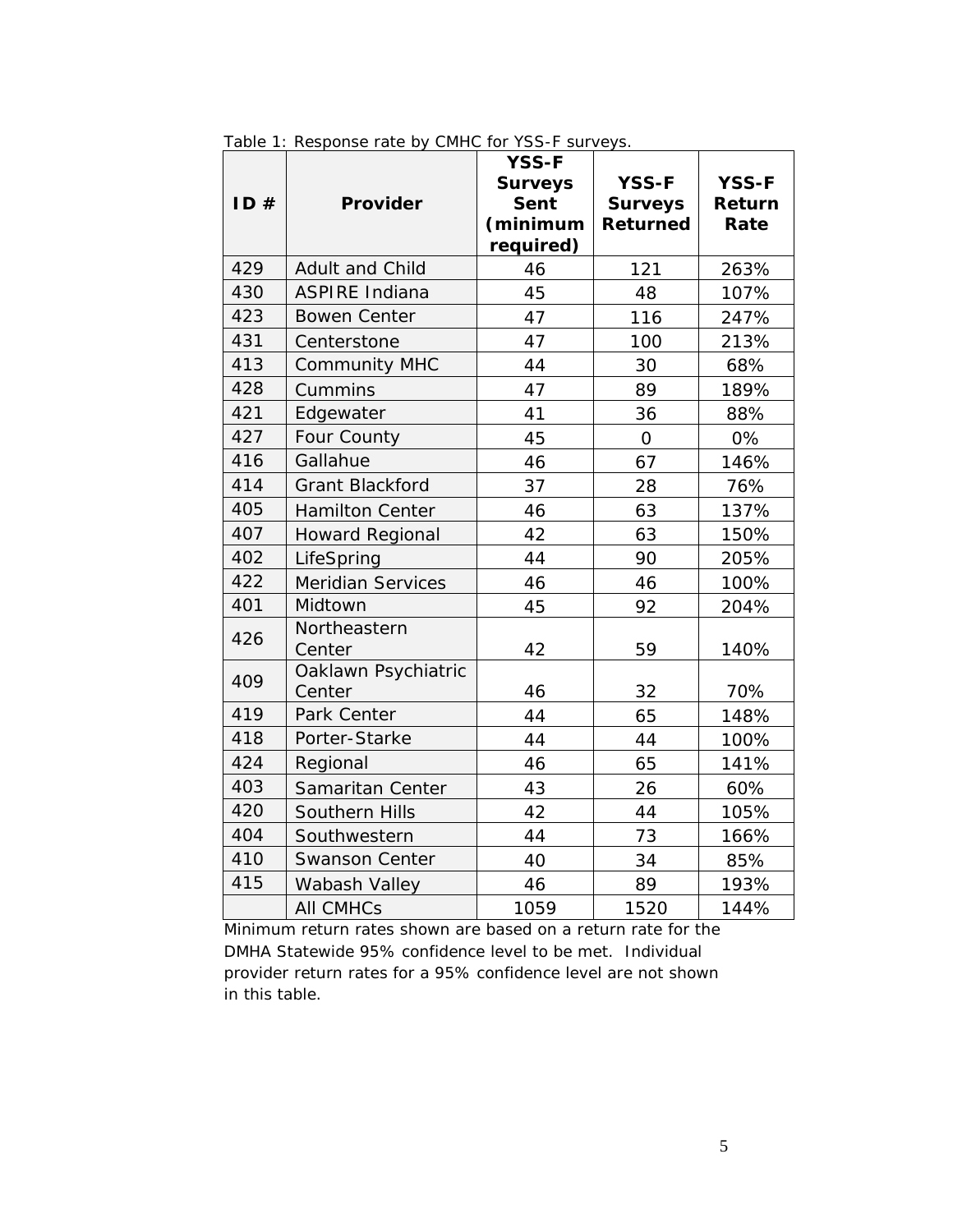#### Survey Tool

The instrument used for the survey is a version of the YSS-F, with 26 questions with a Likert scale of possible responses from (1) Strongly Agree to (5) Strongly Disagree. These 26 questions are grouped into five (5) domains:

- Appropriateness (General Satisfaction)
- Access to Services
- Cultural Sensitivity
- Participation in Treatment
- Outcomes of Services

Two additional domains are found in the updated version of the YSS-F and have been included since the 2010 survey:

- Social Connectedness
- Functioning (includes items also found in the Outcome domain)

Each domain is comprised of several questions that collectively reflect the responder's perception of that area. Table 2 (please refer to page 13) has a complete list of questions that correspond to each domain.

Additional sets of questions were added to the survey in 2011 to monitor important factors affecting the services received by individuals receiving public mental health care in Indiana:

- Service Location
- Living Environment
- Health and Wellness

#### Survey Modifications

There were a few changes to the 2013 survey. The changes to the survey are listed below:

- An additional question was added for respondents to identify the service location where their child most often receive services. This question was added at the request of providers. A statewide chart breakout of identified primary service locations has been added to this report.
- Two additional Health and Wellness questions were added to the survey this year.
	- o Discussion of impact of psychiatric medications on weight gain
	- o Advice on weight loss and smoking cessation

These questions were added to the adult survey in 2011 but were not included on this survey. Providers felt it was important to also ask these questions on the youth survey.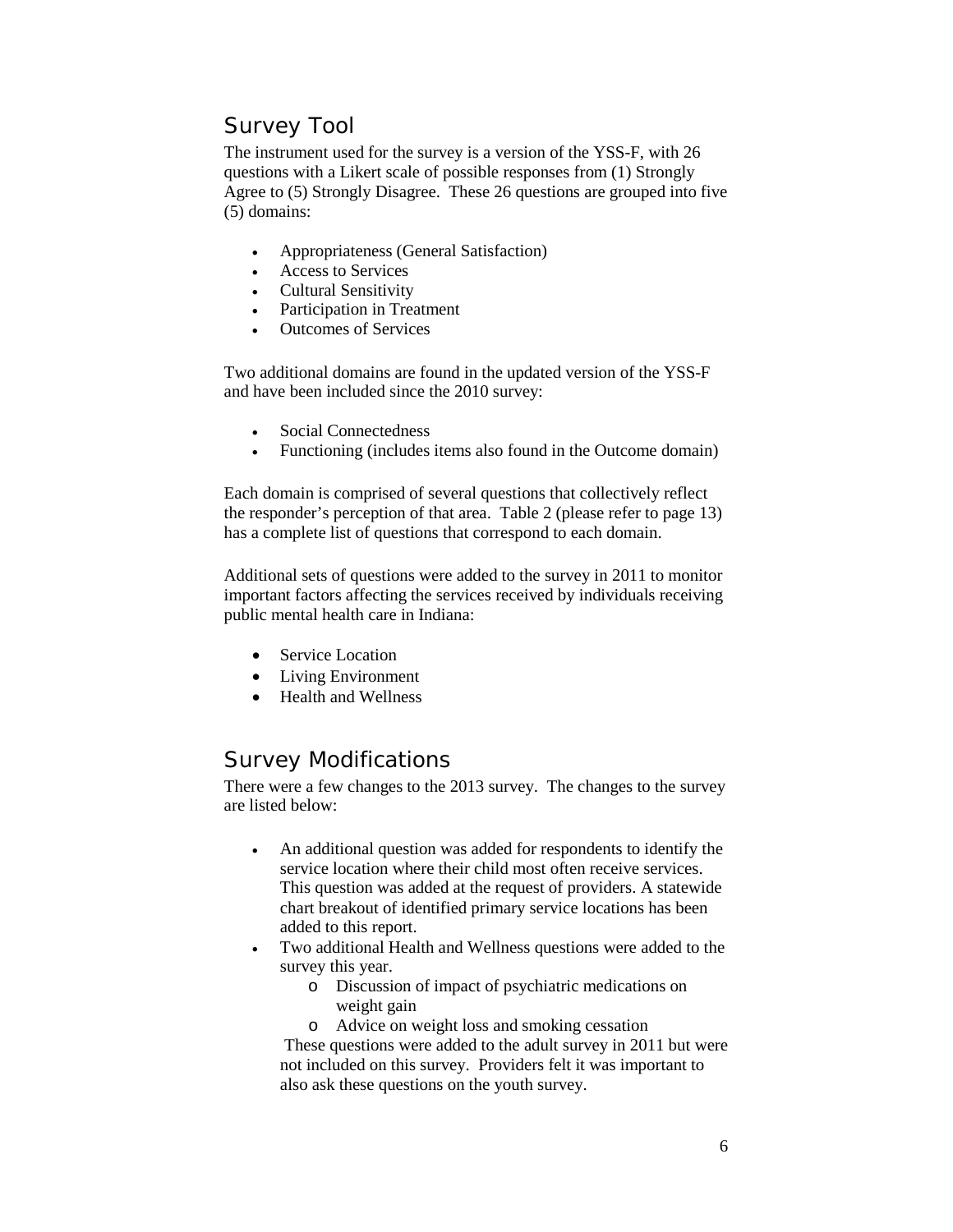• A set of questions asking respondents to report on their child's school attendance and involvement with police over the past year has been removed. This information is being collected by DMHA through other means and is no longer needed on this survey.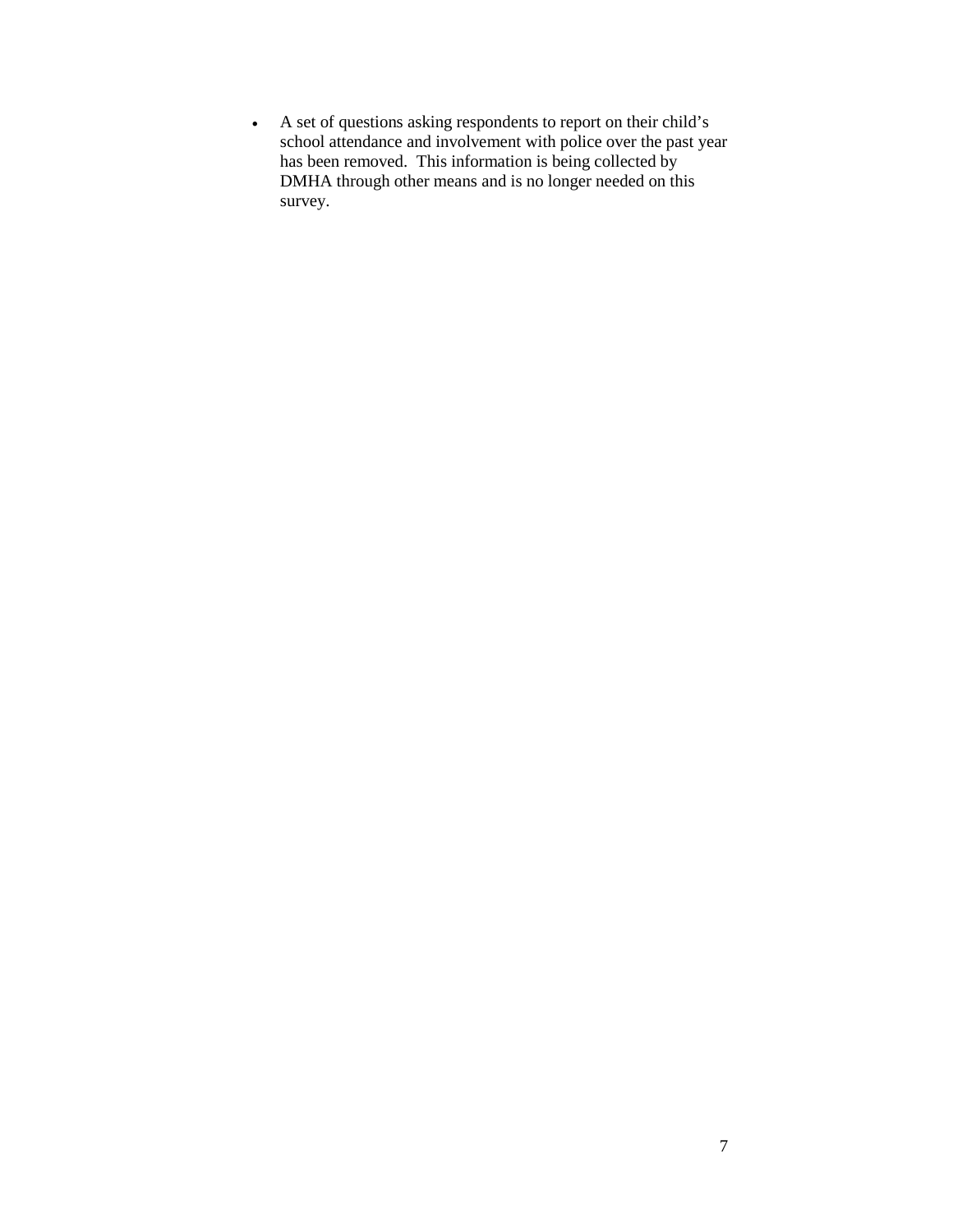# <span id="page-7-0"></span>Demographic Information

Parents and guardians who completed a YSS-F survey were asked to provide basic demographic information including age, gender, ethnicity, race of their children. The figures below illustrate the demographic similarities and differences among the responders.



Figure 1: CY2013 YSS-F by child's age group



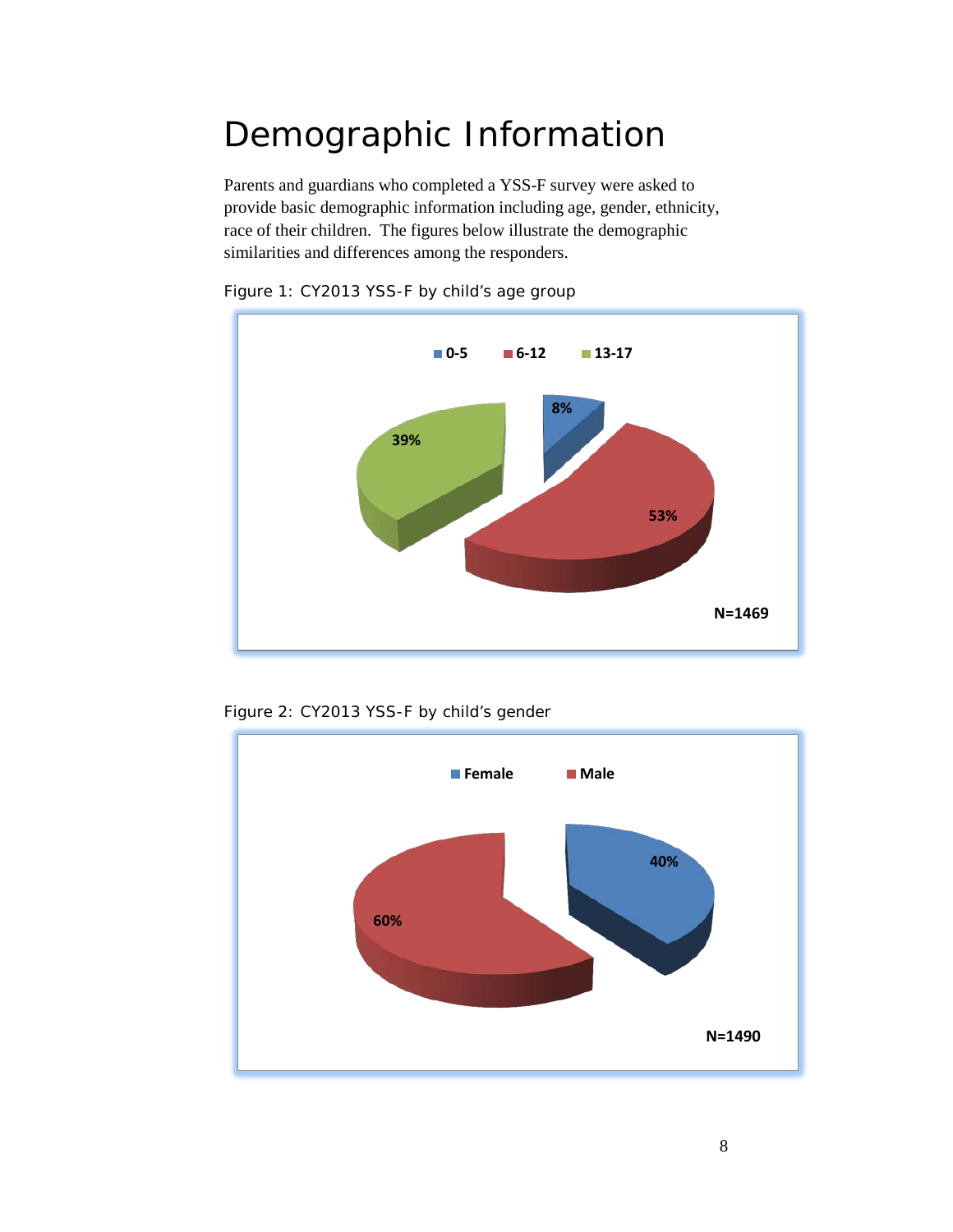

Figure 3: CY 2013 YSS-F by child's ethnicity

Figure 4: CY 2013 YSS-F by child's race

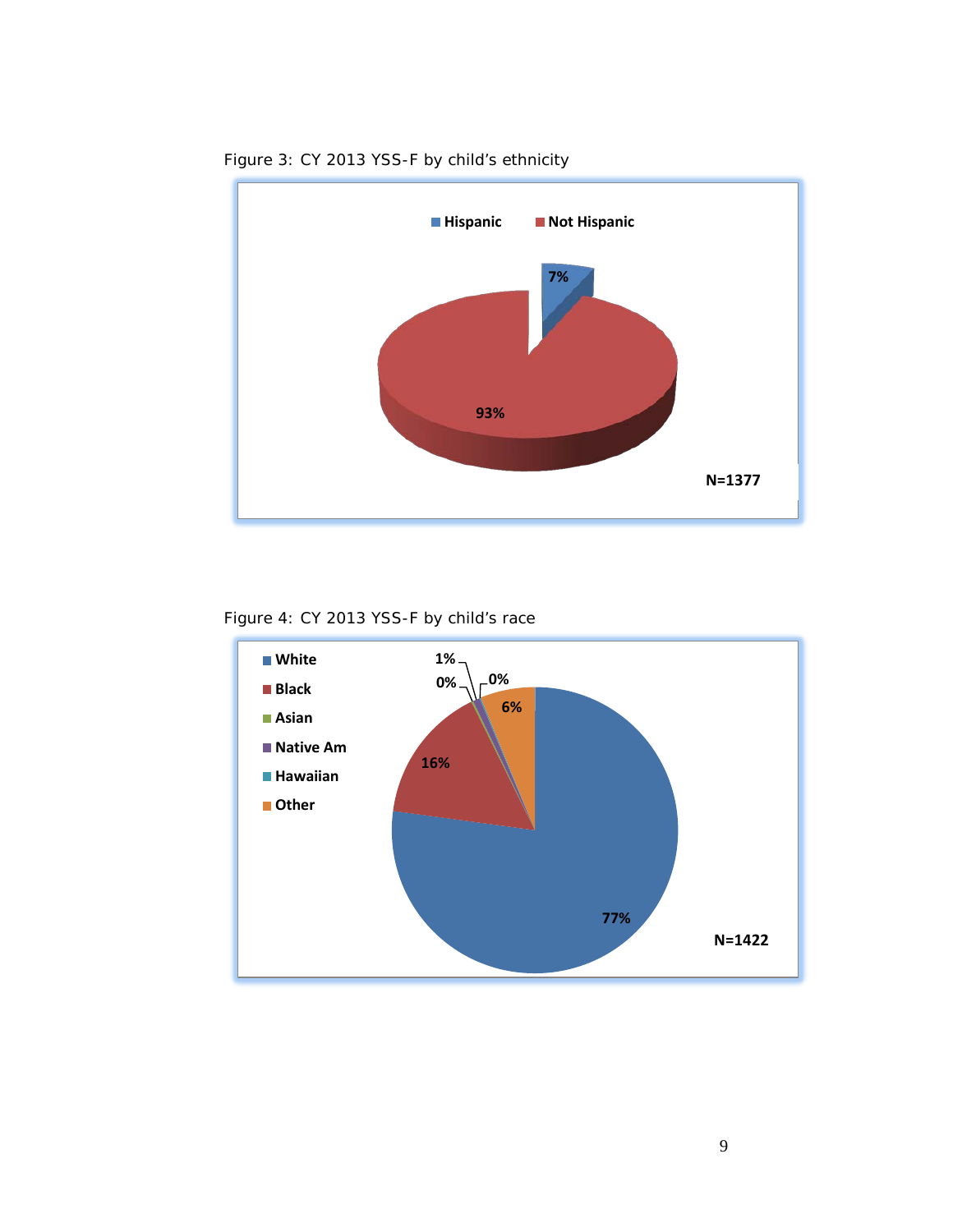# <span id="page-9-0"></span>Survey Results

#### <span id="page-9-1"></span>Domain Scores Comparisons

Computation of the domain scores were completed following the established MHSIP/YSS-F methodology where lower scores represent a more positive response:

Strongly Agree  $= 1$  $A<sub>g</sub>$ ree = 2 Neither Agree or Disagree=3 Disagree=4 Strongly Disagree  $= 5$ 

For each survey completed, the mean score is calculated for the questions for a domain. A survey had to have two-thirds of the questions in the domain completed to be included in the mean score for the domain. For example, the Appropriateness domain contains 6 questions. A responder must have answered 4 of the 6 questions to be included in the data for that domain. A positive domain score for a survey is a mean score less than 2.5. The charts below illustrate the differences in mean domain scores from 2010 through 2013

Figure 5: Appropriateness: Percentage of responders reporting positively about general satisfaction by survey year

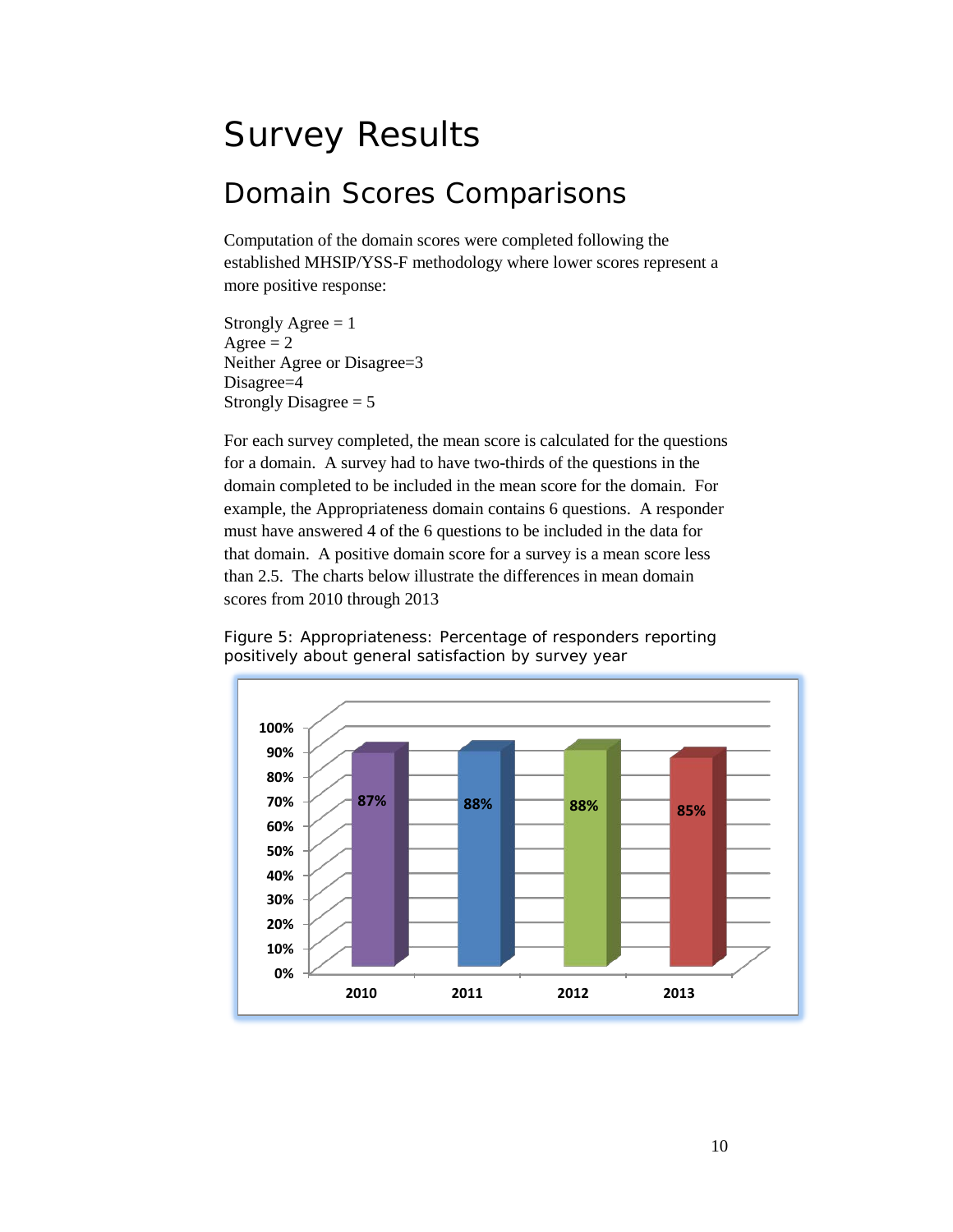

Figure 6: Access to Services: Percentage of responders reporting positively about access to services by survey year

Figure 7: Cultural Sensitivity: Percentage of responders reporting positively about quality and appropriateness of services by survey year

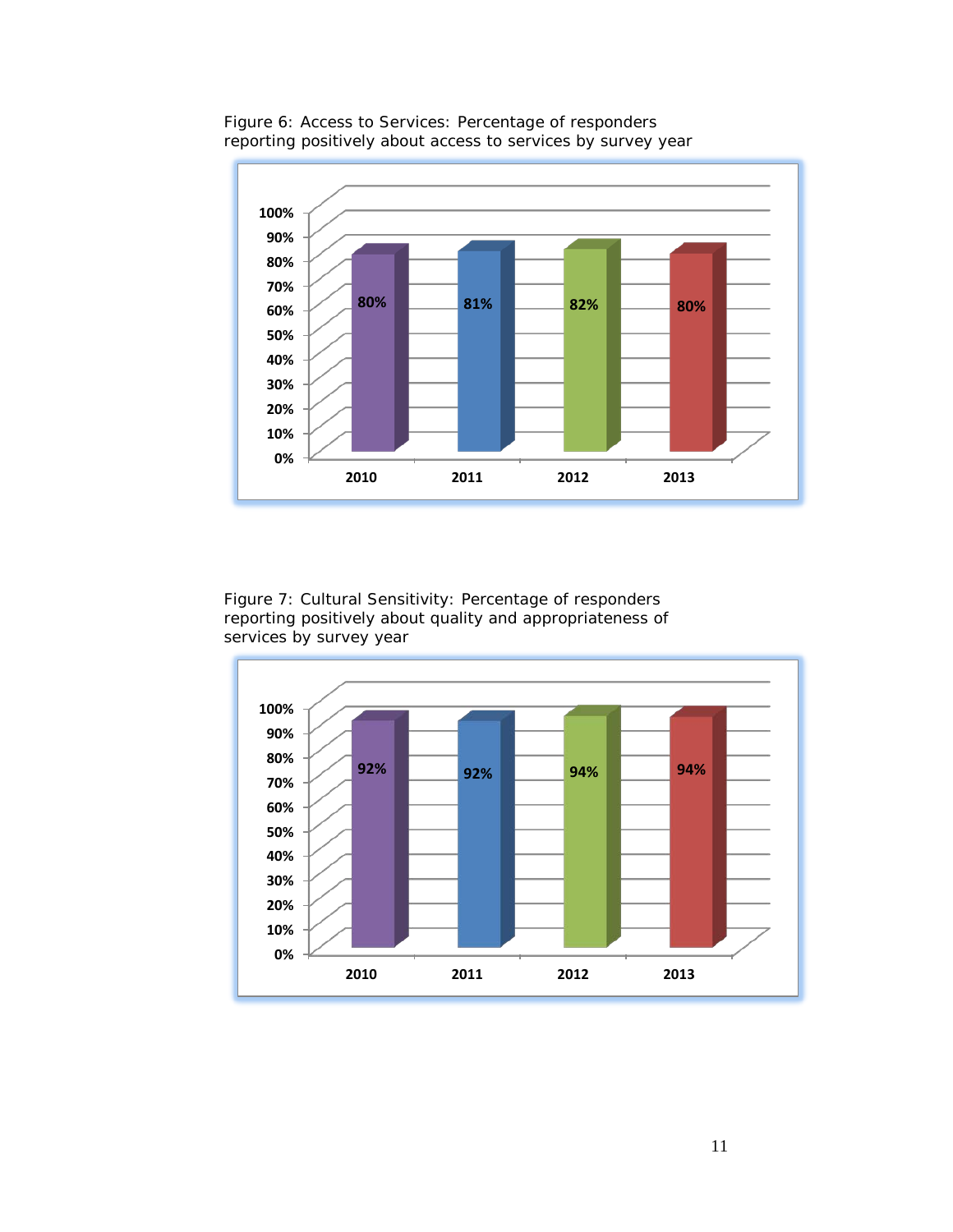

Figure 8: Treatment: Percentage of responders reporting positively about participation in treatment by survey year

Figure 9: Outcomes: Percentage of responders reporting positively about treatment outcomes by survey year

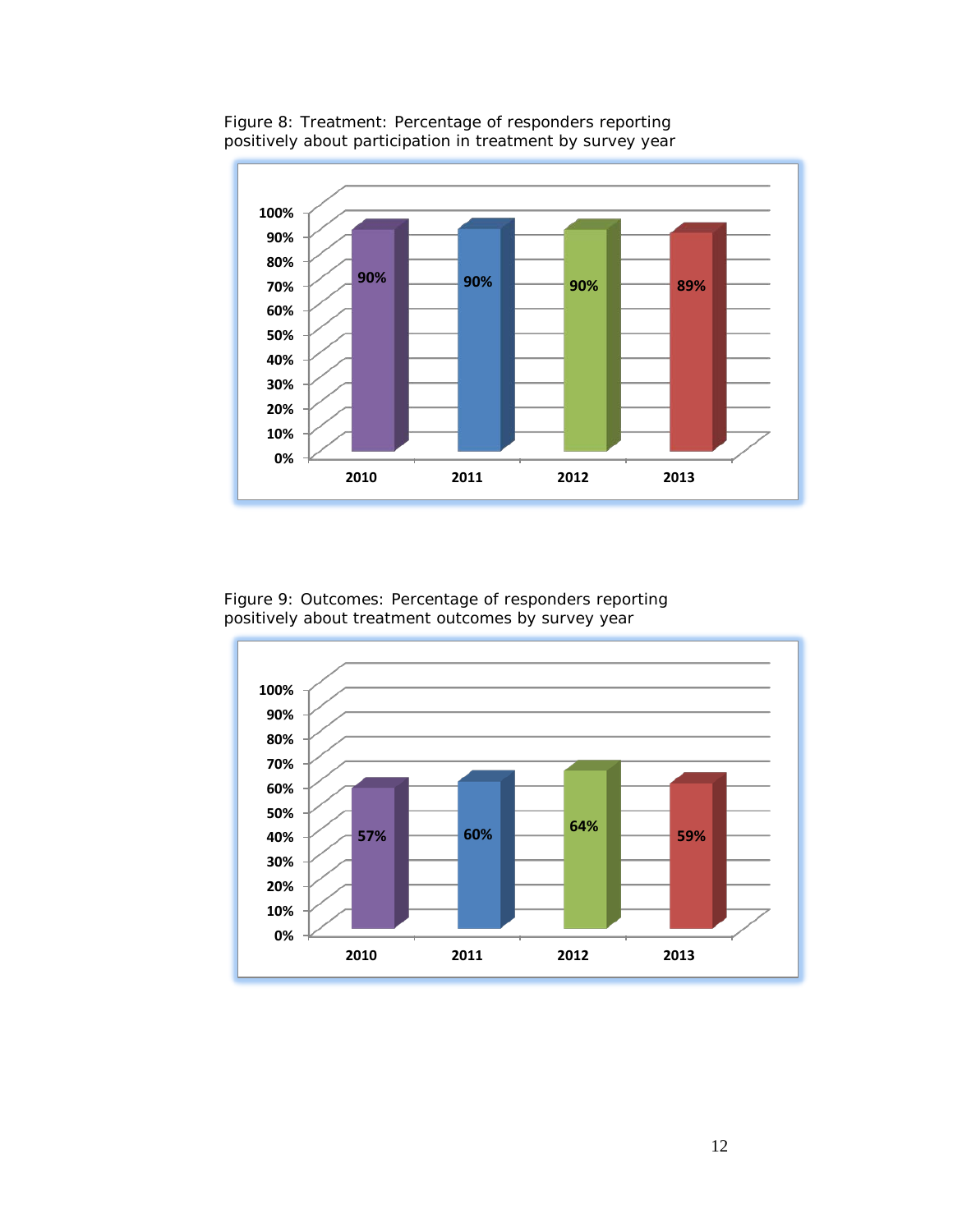

Figure 10: Social Connectedness: Percentage of responders reporting positively about their social connectedness by survey year

Figure 11: Functioning: Percentage of responders reporting positively about the functioning of the child by survey year

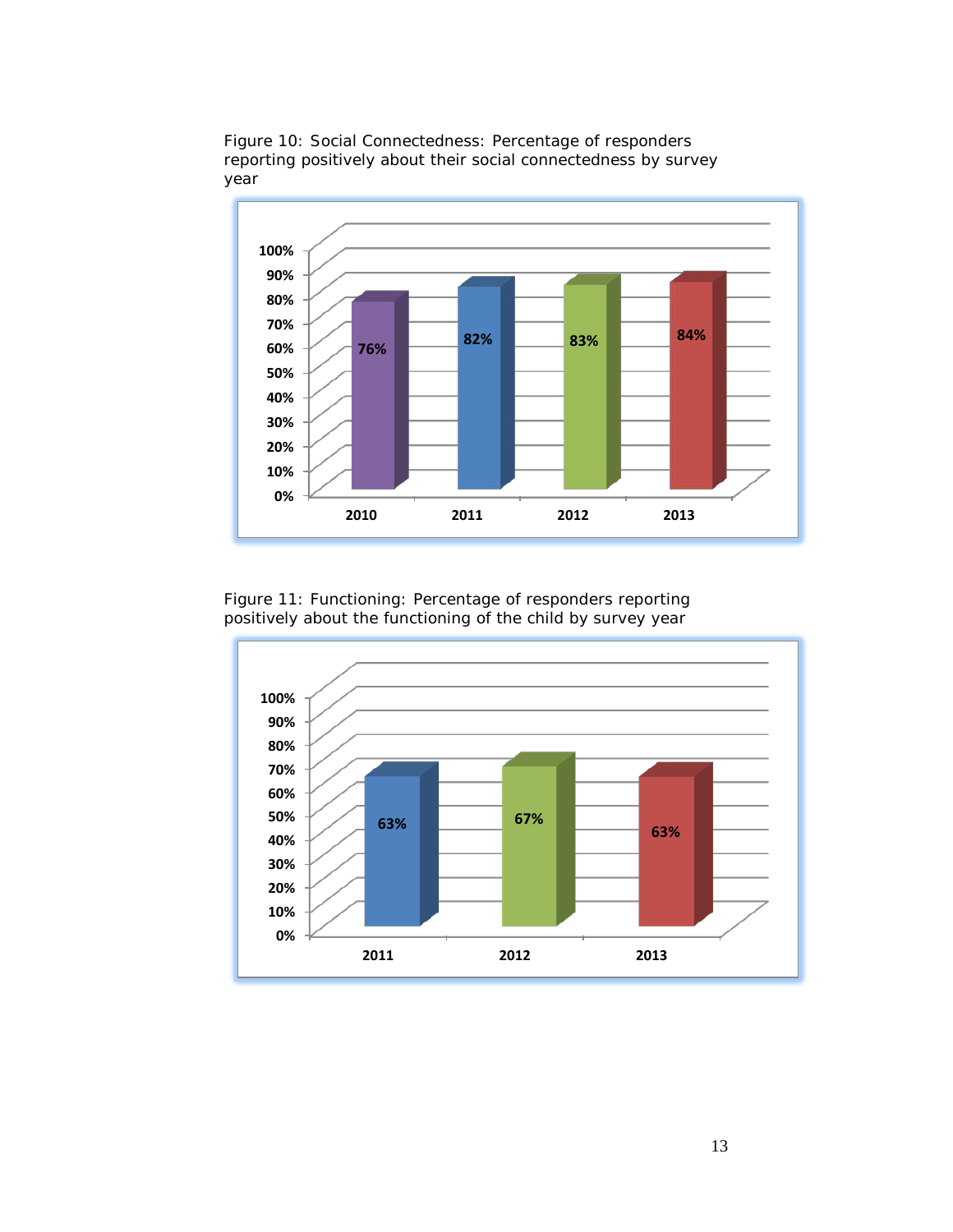#### **Statewide and Provider Domain and Individual Question Data**

Table 2: Comparison of domain and item responses by provider

Key:

Domain Scores: line 1 - % positive responses, line 2 - # of responders

Question Scores: line 1 - % positive responses, line 2 – mean score, line 3 - # of responses

<span id="page-13-0"></span>

|                              | Providers<br>Ę |           |           |            |           |           |           |           |           |           |           |           |           |           |           |           |           |           |            |           |           |           |            |           |            |
|------------------------------|----------------|-----------|-----------|------------|-----------|-----------|-----------|-----------|-----------|-----------|-----------|-----------|-----------|-----------|-----------|-----------|-----------|-----------|------------|-----------|-----------|-----------|------------|-----------|------------|
|                              |                |           |           |            |           |           |           |           |           |           |           |           |           |           |           |           |           |           |            |           |           |           |            |           |            |
| <b>Item</b>                  |                | 401       | 402       | 403        | 404       | 405       | 407       | 409       | 410       | 413       | 414       | 415       | 416       | 418       | 419       | 420       | 421       | 422       | 423        | 424       | 426       | 428       | 429        | 430       | 431<br>89  |
| <b>General Satisfaction</b>  | 85<br>1530     | 87<br>98  | 82<br>90  | 100<br>26  | 90<br>73  | 84<br>63  | 81<br>62  | 88<br>32  | 91<br>33  | 73<br>30  | 79<br>28  | 73<br>89  | 88<br>67  | 71<br>44  | 92<br>64  | 91<br>44  | 72<br>36  | 78<br>46  | 84<br>116  | 89<br>66  | 82<br>60  | 95<br>94  | 88<br>121  | 77<br>48  | 100        |
| Overall, I am<br>1.          |                |           |           |            |           |           |           |           |           |           |           |           |           |           |           |           |           |           |            |           |           |           |            |           |            |
| satisfied with the           | 91             | 93        | 91        | 86         | 94        | 89        | 90        | 94        | 97        | 77        | 75        | 83        | 91        | 82        | 97        | 93        | 83        | 89        | 90         | 89        | 90        | 96        | 94         | 88        | 96         |
| services my child            | 1.6            | 1.5       | 1.7       | 1.2        | 1.4       | 1.6       | 1.7       | 1.5       | 1.5       | 1.9       | 1.9       | 1.8       | 1.4       | 1.9       | 1.4       | 1.8       | 1.9       | 1.7       | 1.8        | 1.5       | 1.7       | 1.5       | 1.4        | 1.6       | 1.5        |
| received.                    | 1526           | 97        | 90        | 26         | 72        | 63        | 62        | 32        | 34        | 30        | 28        | 88        | 67        | 44        | 64        | 43        | 36        | 46        | 116        | 66        | 60        | 93        | 121        | 48        | 100        |
| The people helping<br>4.     | 85             | 90        | 83        | 96         | 92        | 81        | 82        | 84        | 85        | 79        | 79        | 72        | 90        | 75        | 94        | 91        | 75        | 78        | 80         | 83        | 88        | 89        | 90         | 92        | 86         |
| my child stuck with          | 1.7            | 1.5       | 1.8       | 1.3        | 1.5       | 1.8       | 1.8       | 1.8       | 1.7       | 1.8       | 1.9       | 2.0       | 1.4       | 2.0       | 1.3       | 1.8       | 2.1       | 2.0       | 1.8        | 1.7       | 1.6       | 1.5       | 1.5        | 1.5       | 1.6        |
| us no matter what.           | 1525           | 98        | 90        | 26         | 72        | 63        | 60        | 32        | 33        | 29        | 28        | 89        | 67        | 44        | 64        | 44        | 36        | 46        | 116        | 66        | 60        | 94        | 121        | 48        | 99         |
| 5.<br>I felt my child had    |                |           |           |            |           |           |           |           |           |           |           |           |           |           |           |           |           |           |            |           |           |           |            |           |            |
| someone to talk to           | 87             | 90        | 90        | 96         | 90        | 86        | 90        | 81        | 91        | 77        | 78        | 80        | 90        | 75        | 91        | 91        | 78        | 84        | 86         | 92        | 85        | 97        | 87         | 81        | 87         |
| when he/she was<br>troubled. | 1.6            | 1.6       | 1.6       | 1.2        | 1.5       | 1.6       | 1.6       | 1.8       | 1.6       | 1.8       | 1.9       | 1.9       | 1.4       | 2.0       | 1.5       | 1.9       | 2.0       | 1.7       | 1.8        | 1.6       | 1.7       | 1.4       | 1.6        | 1.7       | 1.6        |
| 7.<br>The services my        | 1526           | 98        | 90        | 26         | 73        | 63        | 61        | 32        | 34        | 30        | 27        | 89        | 67        | 44        | 64        | 44        | 36        | 45        | 116        | 65        | 60        | 94        | 120        | 48        | 100        |
| child and/or family          |                |           |           |            |           |           |           |           |           |           |           |           |           |           |           |           |           |           |            |           |           |           |            |           |            |
| received were right          | 86             | 85        | 88        | 100        | 86        | 87        | 81        | 88        | 85        | 80        | 75        | 82        | 84        | 80        | 99        | 89        | 75        | 87        | 87         | 91        | 82        | 94        | 87         | 81        | 90         |
| for us.                      | 1.7<br>1527    | 1.7<br>98 | 1.8<br>89 | 1.3<br>26  | 1.6<br>73 | 1.6<br>63 | 1.8<br>63 | 1.6<br>32 | 1.7<br>34 | 1.8<br>30 | 2.0<br>28 | 1.9<br>89 | 1.6<br>67 | 1.9<br>44 | 1.4<br>65 | 1.9<br>44 | 2.1<br>36 | 1.6<br>45 | 1.8<br>115 | 1.6<br>66 | 1.7<br>60 | 1.5<br>94 | 1.5<br>119 | 1.7<br>48 | 1.6<br>99  |
| 10. My family got the        |                |           |           |            |           |           |           |           |           |           |           |           |           |           |           |           |           |           |            |           |           |           |            |           |            |
| help we wanted for           | 82<br>1.8      | 81<br>1.7 | 82<br>1.8 | 100<br>1.3 | 86<br>1.7 | 79<br>1.8 | 81<br>1.8 | 87<br>1.8 | 91<br>1.6 | 73<br>2.2 | 61<br>2.3 | 69<br>2.1 | 87<br>1.6 | 77<br>2.0 | 94<br>1.5 | 84<br>2.0 | 75<br>2.1 | 71<br>2.0 | 80<br>1.9  | 88<br>1.7 | 72<br>1.9 | 87<br>1.7 | 84<br>1.7  | 81<br>1.7 | 90<br>1.7  |
| my child.                    | 1528           | 98        | 90        | 26         | 73        | 63        | 63        | 30        | 33        | 30        | 28        | 89        | 67        | 44        | 64        | 44        | 36        | 45        | 116        | 66        | 60        | 94        | 121        | 48        | 100        |
| 11. My family got as         |                |           |           |            |           |           |           |           |           |           |           |           |           |           |           |           |           |           |            |           |           |           |            |           |            |
| much help as we              | 79<br>1.8      | 79<br>1.7 | 81<br>1.9 | 92<br>1.5  | 88<br>1.7 | 71<br>1.9 | 76<br>1.9 | 81<br>1.7 | 88<br>1.7 | 70<br>2.2 | 64<br>2.3 | 66<br>2.2 | 88<br>1.6 | 59<br>2.2 | 92<br>1.6 | 80<br>2.0 | 67<br>2.1 | 72<br>2.0 | 74<br>1.9  | 88<br>1.6 | 68<br>1.9 | 85<br>1.7 | 85<br>1.7  | 71<br>2.0 | 86<br>1.7  |
| needed for my child          | 1526           | 97        | 89        | 26         | 73        | 63        | 62        | 31        | 33        | 30        | 28        | 89        | 67        | 44        | 64        | 44        | 36        | 46        | 116        | 66        | 60        | 94        | 120        | 48        | 100        |
| <b>Access</b>                | 80             | 79        | 82        | 96         | 75        | 84        | 73        | 81        | 94        | 80        | 86        | 73        | 85        | 64        | 99        | 68        | 72        | 67        | 82         | 85        | 77        | 79        | 81         | 88        | 88         |
| The location of<br>8.        | 1521           | 98        | 90        | 26         | 72        | 63        | 62        | 31        | 34        | 30        | 28        | 84        | 67        | 44        | 65        | 44        | 36        | 46        | 116        | 66        | 60        | 94        | 120        | 48        | 99         |
| services was                 | 87             | 81        | 91        | 100        | 85        | 87        | 89        | 91        | 91        | 87        | 96        | 82        | 88        | 77        | 95        | 77        | 81        | 70        | 85         | 85        | 85        | 90        | 85         | 82        | 93         |
| convenient for us.           | 1.6<br>1525    | 1.8<br>98 | 1.6<br>90 | 1.3<br>26  | 1.6<br>73 | 1.5<br>63 | 1.7<br>62 | 1.6<br>32 | 1.5<br>34 | 1.8<br>30 | 1.5<br>28 | 1.8<br>85 | 1.5<br>67 | 2.0<br>44 | 1.4<br>64 | 2.0<br>44 | 1.9<br>36 | 1.9<br>46 | 1.8<br>116 | 1.7<br>66 | 1.6<br>59 | 1.5<br>94 | 1.6<br>121 | 1.5<br>48 | 1.5<br>99  |
| 9.<br>Services were          |                |           |           |            |           |           |           |           |           |           |           |           |           |           |           |           |           |           |            |           |           |           |            |           |            |
| available at times           |                |           |           |            |           |           |           |           |           |           |           |           |           |           |           |           |           |           |            |           |           |           |            |           |            |
| that were                    | 84             | 86        | 84        | 89         | 85        | 79        | 76        | 87        | 91        | 80        | 82        | 82        | 85        | 66        | 94        | 68        | 83        | 78        | 88         | 88        | 77        | 80        | 86         | 90        | 89         |
| convenient for us.           | 1.8<br>1528    | 1.7<br>98 | 1.8<br>90 | 1.6<br>26  | 1.8<br>72 | 1.8<br>63 | 2.0<br>62 | 1.6<br>31 | 1.6<br>34 | 1.9<br>30 | 1.7<br>28 | 1.9<br>88 | 1.6<br>67 | 2.3<br>44 | 1.4<br>65 | 2.3<br>44 | 2.0<br>36 | 1.9<br>46 | 1.8<br>116 | 1.6<br>66 | 1.9<br>60 | 1.7<br>94 | 1.6<br>120 | 1.6<br>48 | 1.6<br>100 |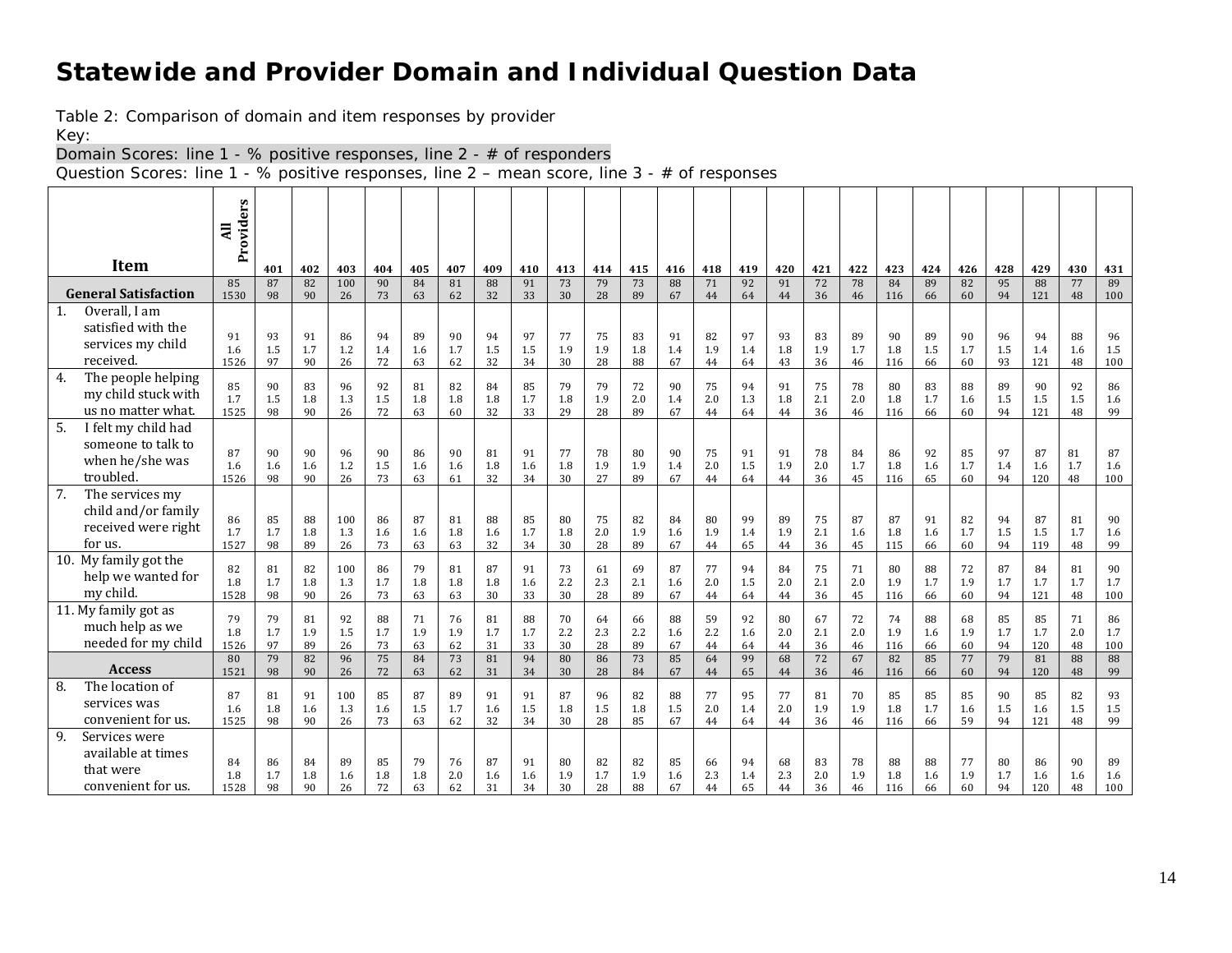|                                                                        | Providers<br>$\overline{a}$ |                  |                 |                  |                 |                 |                 |                  |                  |                 |                 |                 |                 |                 |                  |                 |                 |                 |                  |                 |                  |                 |                  |                  |                      |
|------------------------------------------------------------------------|-----------------------------|------------------|-----------------|------------------|-----------------|-----------------|-----------------|------------------|------------------|-----------------|-----------------|-----------------|-----------------|-----------------|------------------|-----------------|-----------------|-----------------|------------------|-----------------|------------------|-----------------|------------------|------------------|----------------------|
| Item                                                                   |                             | 401              | 402             | 403              | 404             | 405             | 407             | 409              | 410              | 413             | 414             | 415             | 416             | 418             | 419              | 420             | 421             | 422             | 423              | 424             | 426              | 428             | 429              | 430              | 431                  |
| <b>Cultural Sensitivity</b>                                            | 94                          | 97               | 96              | 100              | 97              | 94              | 97              | 94               | 97               | 90              | 93              | 84              | 94              | 84              | 92               | 96              | 92              | 80              | 91               | 96              | 97               | 97              | 95               | 94               | 93                   |
|                                                                        | 1523                        | 98               | 89              | 25               | 73              | 63              | 61              | 31               | 33               | 30              | 28              | 89              | 67              | 44              | 64               | 44              | 36              | 46              | 116              | 66              | 60               | 94              | 117              | 48               | 100                  |
| 12. Staff treated me<br>with respect.                                  | 95<br>1.4<br>1526           | 99<br>1.2<br>98  | 99<br>1.4<br>90 | 96<br>1.2<br>26  | 97<br>1.2<br>72 | 94<br>1.5<br>63 | 97<br>1.4<br>63 | 90<br>1.5<br>31  | 97<br>1.4<br>34  | 90<br>1.5<br>30 | 93<br>1.6<br>28 | 92<br>1.5<br>89 | 97<br>1.6<br>67 | 95<br>1.5<br>43 | 97<br>1.2<br>65  | 93<br>1.8<br>44 | 86<br>1.7<br>36 | 89<br>1.5<br>46 | 92<br>1.5<br>116 | 96<br>1.3<br>66 | 95<br>1.4<br>60  | 97<br>1.3<br>93 | 98<br>1.3<br>120 | 94<br>1.3<br>47  | 96<br>1.4<br>99      |
| Staff respected my<br>13.<br>family's religious/<br>spiritual beliefs. | 88<br>1.6<br>1521           | 89<br>1.5<br>98  | 85<br>1.6<br>89 | 100<br>1.2<br>25 | 90<br>1.5<br>73 | 94<br>1.5<br>62 | 90<br>1.5<br>61 | 84<br>1.5<br>31  | 94<br>1.6<br>33  | 83<br>1.5<br>30 | 89<br>1.8<br>28 | 75<br>1.9<br>89 | 91<br>1.4<br>67 | 77<br>1.7<br>43 | 92<br>1.4<br>64  | 93<br>1.8<br>44 | 86<br>1.8<br>36 | 74<br>1.8<br>46 | 88<br>1.7<br>116 | 91<br>1.5<br>66 | 93<br>1.5<br>60  | 92<br>1.4<br>94 | 90<br>1.4<br>118 | 81<br>1.7<br>48  | 92<br>$1.5\,$<br>100 |
| 14.<br>Staff spoke with me<br>in a way that I<br>understood.           | 97<br>1.4<br>1525           | 100<br>1.3<br>98 | 99<br>1.4<br>90 | 100<br>1.3<br>26 | 99<br>1.2<br>72 | 92<br>1.4<br>63 | 97<br>1.4<br>62 | 100<br>1.3<br>30 | 100<br>1.4<br>34 | 93<br>1.5<br>30 | 93<br>1.6<br>28 | 97<br>1.5<br>88 | 96<br>1.4<br>67 | 96<br>1.5<br>44 | 100<br>1.2<br>65 | 95<br>1.8<br>44 | 97<br>1.6<br>36 | 89<br>1.5<br>45 | 94<br>1.5<br>116 | 91<br>1.5<br>66 | 100<br>1.4<br>60 | 99<br>1.3<br>94 | 98<br>1.3<br>119 | 100<br>1.3<br>48 | 98<br>1.4<br>100     |
| 15. Staff was sensitive                                                | 86                          | 91               | 85              | 92               | 85              | 89              | 92              | 81               | 94               | 87              | 89              | 78              | 94              | 73              | 94               | 92              | 89              | 73              | 82               | 89              | 88               | 90              | 89               | 77               | 87                   |
| to my cultural/                                                        | 1.6                         | 1.5              | 1.6             | 1.4              | 1.6             | 1.5             | 1.5             | 1.6              | 1.5              | 1.5             | 1.7             | 1.8             | 1.4             | 1.9             | 1.4              | 2.0             | 1.8             | 1.8             | 1.7              | 1.6             | 1.6              | 1.5             | 1.5              | 1.8              | 1.6                  |
| ethnic background.                                                     | 1512                        | 96               | 89              | 24               | 72              | 63              | 61              | 31               | 33               | 30              | 28              | 89              | 67              | 44              | 65               | 44              | 35              | 45              | 114              | 63              | 60               | 94              | 117              | 48               | 100                  |
| Participation in                                                       | 89                          | 91               | 84              | 100              | 93              | 89              | 90              | 84               | 85               | 87              | 75              | 90              | 88              | 77              | 95               | 84              | 72              | 91              | 93               | 91              | 93               | 95              | 87               | 84               | 88                   |
| <b>Treatment Planning</b>                                              | 1529                        | 97               | 90              | 26               | 72              | 63              | 62              | 32               | 34               | 30              | 28              | 89              | 67              | 44              | 64               | 44              | 36              | 46              | 116              | 66              | 60               | 94              | 121              | 48               | 100                  |
| I helped to choose                                                     | 82                          | 78               | 81              | 92               | 81              | 75              | 87              | 66               | 79               | 80              | 71              | 80              | 87              | 82              | 83               | 84              | 61              | 83              | 90               | 79              | 88               | 89              | 84               | 68               | 88                   |
| 2.                                                                     | 1.8                         | 1.9              | 1.9             | 1.5              | 1.8             | 1.9             | 1.7             | 2.2              | 1.8              | 1.9             | 2.1             | 1.9             | 1.6             | 1.9             | 1.8              | 2.0             | 2.4             | 1.8             | 1.7              | 1.9             | 1.7              | 1.7             | 1.8              | 1.9              | 1.8                  |
| my child's services.                                                   | 1526                        | 97               | 90              | 26               | 70              | 63              | 63              | 32               | 34               | 30              | 28              | 88              | 67              | 44              | 64               | 44              | 36              | 46              | 116              | 66              | 60               | 94              | 121              | 47               | 100                  |
| 3.<br>I helped to choose<br>my child's<br>treatment goals.             | 86<br>1.7<br>1525           | 90<br>1.6<br>97  | 81<br>1.8<br>90 | 96<br>1.5<br>26  | 88<br>1.6<br>73 | 83<br>1.7<br>63 | 92<br>1.7<br>62 | 75<br>1.9<br>32  | 85<br>1.8<br>34  | 87<br>1.7<br>30 | 68<br>2.1<br>28 | 88<br>1.7<br>89 | 85<br>1.7<br>67 | 75<br>2.0<br>44 | 94<br>1.5<br>64  | 86<br>2.0<br>42 | 75<br>2.0<br>36 | 85<br>1.7<br>46 | 91<br>1.7<br>116 | 89<br>1.6<br>66 | 95<br>1.5<br>59  | 96<br>1.5<br>94 | 82<br>1.8<br>120 | 81<br>1.8<br>48  | 84<br>1.7<br>99      |
| I participated in my                                                   | 93                          | 96               | 88              | 100              | 94              | 94              | 94              | 97               | 91               | 97              | 86              | 91              | 94              | 87              | 98               | 95              | 92              | 96              | 95               | 94              | 95               | 95              | 89               | 89               | 97                   |
| 6.                                                                     | 1.5                         | 1.5              | 1.6             | 1.2              | 1.4             | 1.5             | 1.5             | 1.5              | 1.5              | 1.3             | 1.8             | 1.6             | 1.4             | 1.7             | 1.4              | 1.8             | 1.8             | 1.5             | 1.6              | 1.5             | 1.5              | 1.4             | 1.5              | 1.5              | 1.4                  |
| child's treatment.                                                     | 1526                        | 98               | 90              | 26               | 72              | 63              | 62              | 32               | 34               | 30              | 28              | 89              | 67              | 44              | 63               | 44              | 36              | 45              | 116              | 66              | 59               | 94              | 121              | 47               | 100                  |
| <b>Positive Service</b>                                                | 59                          | 59               | 54              | 73               | 55              | 68              | 46              | 68               | 70               | 43              | 57              | 57              | 69              | 48              | 66               | 59              | 54              | 57              | 59               | 62              | 58               | 60              | 64               | 54               | 56                   |
| <b>Outcomes</b> (16-21)                                                | 1523                        | 98               | 90              | 26               | 73              | 63              | 59              | 31               | 33               | 30              | 28              | 89              | 67              | 44              | 64               | $\bf 44$        | 35              | 46              | 116              | 66              | 60               | 92              | 121              | 48               | 100                  |
| <b>Functioning (16-22)</b>                                             | 63                          | 62               | 60              | 73               | 58              | $71\,$          | 49              | 68               | 70               | 53              | 57              | 60              | 72              | 52              | 77               | 68              | 57              | 59              | 62               | 65              | 62               | 64              | 67               | 54               | 63                   |
|                                                                        | 1522                        | 98               | 90              | 26               | 73              | 62              | 59              | 31               | 33               | 30              | 28              | 89              | 67              | 44              | 64               | 44              | 35              | 46              | 116              | 66              | 60               | 92              | 121              | 48               | 100                  |
| 16. My child is better                                                 | 66                          | 73               | 58              | 85               | 67              | 62              | 47              | 77               | 70               | 50              | 68              | 58              | 69              | 57              | 79               | 66              | 54              | 67              | 66               | 67              | 62               | 70              | 72               | 60               | 73                   |
| at handling daily                                                      | 2.2                         | 2.1              | 2.3             | 1.8              | 2.1             | 2.2             | 2.5             | 2.1              | 2.2              | 2.5             | 2.4             | 2.4             | 2.1             | 2.4             | 2.0              | 2.3             | 2.4             | 2.1             | 2.2              | 2.2             | 2.3              | 2.1             | 2.0              | 2.2              | 2.2                  |
| life.                                                                  | 1521                        | 98               | 90              | 26               | 72              | 63              | 60              | 31               | 33               | 30              | 28              | 89              | 67              | 44              | 63               | 44              | 35              | 45              | 116              | 66              | 60               | 92              | 121              | 48               | 100                  |
| My child gets along<br>17.<br>better with family<br>members.           | 62<br>2.3<br>1519           | 63<br>2.1<br>98  | 56<br>2.4<br>90 | 77<br>1.9<br>26  | 53<br>2.4<br>73 | 65<br>2.1<br>63 | 54<br>2.4<br>59 | 60<br>2.3<br>30  | 64<br>2.2<br>33  | 50<br>2.5<br>30 | 57<br>2.5<br>28 | 57<br>2.5<br>89 | 70<br>2.2<br>66 | 61<br>2.4<br>44 | 67<br>2.2<br>63  | 66<br>2.3<br>44 | 60<br>2.3<br>35 | 59<br>2.2<br>46 | 64<br>2.3<br>116 | 65<br>2.2<br>66 | 62<br>2.3<br>60  | 64<br>2.2<br>92 | 65<br>2.3<br>121 | 65<br>2.3<br>48  | 58<br>2.4<br>99      |
| 18. My child gets along                                                | 63                          | 59               | 61              | 73               | 56              | 71              | 48              | 63               | 68               | 43              | 57              | 59              | 76              | 64              | 75               | 66              | 49              | 59              | 66               | 68              | 63               | 64              | 62               | 58               | 64                   |
| better with friends                                                    | 2.3                         | 2.3              | 2.3             | 2.1              | 2.3             | 2.1             | 2.6             | 2.2              | 2.1              | 2.5             | 2.4             | 2.4             | 2.0             | 2.3             | 2.0              | 2.3             | 2.5             | 2.2             | 2.2              | 2.2             | 2.2              | 2.2             | 2.2              | 2.3              | 2.3                  |
| and other people.                                                      | 1517                        | 97               | 90              | 26               | 73              | 62              | 59              | 30               | 34               | 30              | 28              | 88              | 67              | 44              | 64               | 44              | 35              | 46              | 115              | 65              | 60               | 91              | 121              | 48               | 100                  |
| My child is doing<br>19.<br>better in school<br>and/or work.           | 65<br>2.2<br>1518           | 67<br>2.1<br>98  | 61<br>2.3<br>90 | 77<br>1.9<br>26  | 66<br>2.1<br>73 | 73<br>2.0<br>63 | 45<br>2.5<br>60 | 63<br>2.1<br>30  | 71<br>2.1<br>34  | 57<br>2.4<br>30 | 61<br>2.4<br>28 | 61<br>2.3<br>89 | 72<br>2.1<br>67 | 51<br>2.6<br>43 | 80<br>1.8<br>64  | 75<br>2.2<br>44 | 53<br>2.4<br>34 | 60<br>2.2<br>45 | 66<br>2.3<br>116 | 68<br>2.2<br>65 | 63<br>2.2<br>60  | 71<br>2.0<br>90 | 68<br>2.1<br>121 | 63<br>2.2<br>48  | 61<br>2.4<br>100     |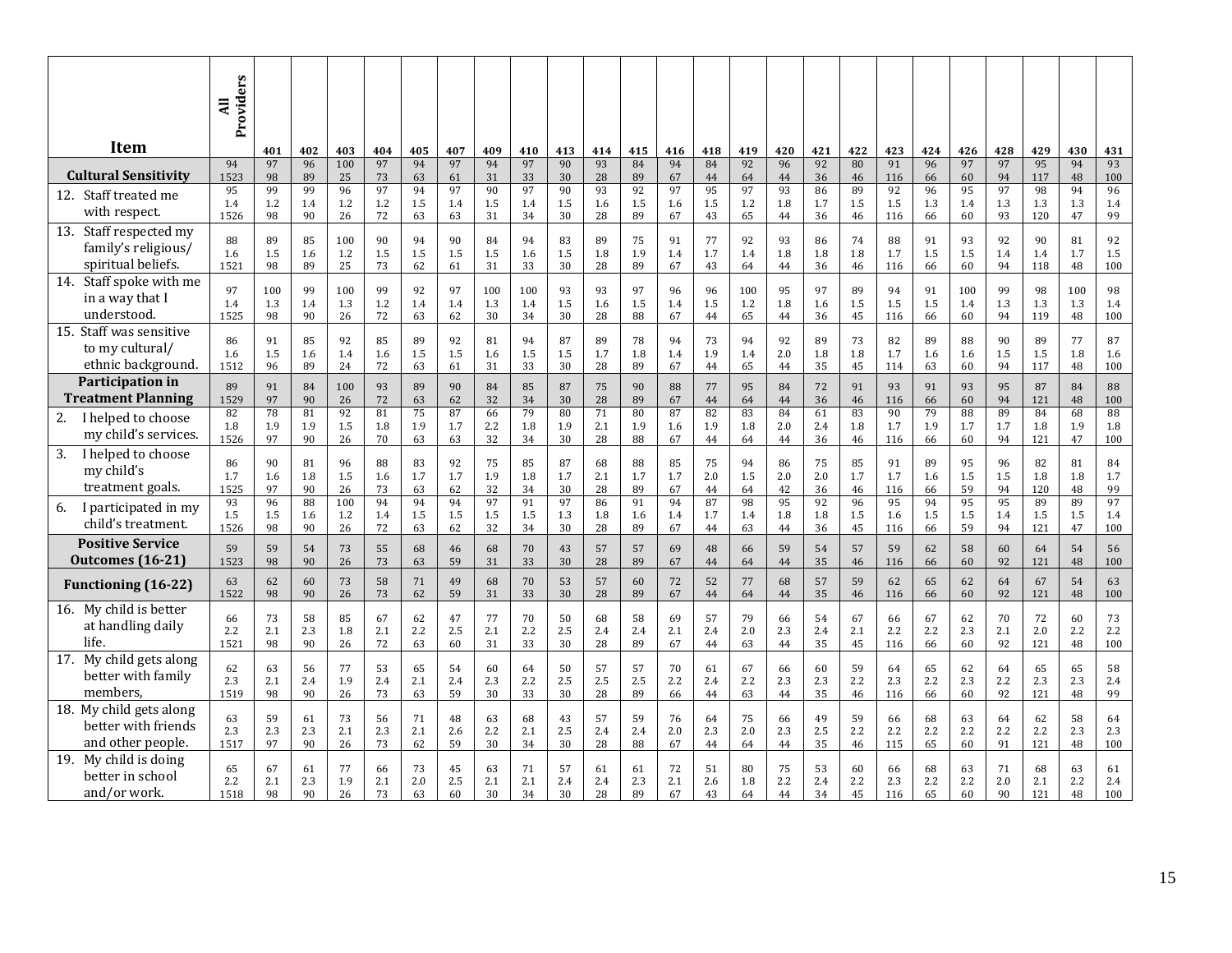|                                                                                                | Providers<br>$\overline{a}$ |                       |                       |                       |                       |                       |                       |                       |                       |                       |                       |                       |                       |                       |                       |                       |                       |                       |                        |                       |                       |                       |                        |                       |                        |
|------------------------------------------------------------------------------------------------|-----------------------------|-----------------------|-----------------------|-----------------------|-----------------------|-----------------------|-----------------------|-----------------------|-----------------------|-----------------------|-----------------------|-----------------------|-----------------------|-----------------------|-----------------------|-----------------------|-----------------------|-----------------------|------------------------|-----------------------|-----------------------|-----------------------|------------------------|-----------------------|------------------------|
| <b>Item</b>                                                                                    |                             | 401                   | 402                   | 403                   | 404                   | 405                   | 407                   | 409                   | 410                   | 413                   | 414                   | 415                   | 416                   | 418                   | 419                   | 420                   | 421                   | 422                   | 423                    | 424                   | 426                   | 428                   | 429                    | 430                   | 431                    |
| My child is better<br>20.<br>able to cope when<br>things go wrong.                             | 55<br>2.5<br>1520           | 61<br>2.3<br>98       | 52<br>2.5<br>90       | 81<br>1.9<br>26       | 49<br>2.5<br>73       | 56<br>2.4<br>63       | 34<br>2.8<br>59       | 67<br>2.2<br>30       | 50<br>2.5<br>32       | 50<br>2.5<br>30       | 46<br>2.7<br>28       | 51<br>2.6<br>89       | 67<br>2.3<br>67       | 44<br>2.8<br>43       | 64<br>2.3<br>64       | 64<br>2.3<br>44       | 40<br>2.8<br>35       | 57<br>$2.4\,$<br>46   | 59<br>2.4<br>116       | 50<br>2.5<br>66       | 53<br>2.5<br>60       | 59<br>2.4<br>92       | 64<br>2.2<br>121       | 54<br>2.5<br>48       | 46<br>2.7<br>100       |
| I am satisfied with<br>21.<br>our family life right<br>now.                                    | 59<br>2.3<br>1435           | 61<br>2.2<br>96       | 58<br>2.3<br>79       | 68<br>2.1<br>25       | 58<br>2.4<br>67       | 71<br>2.1<br>52       | 55<br>2.4<br>55       | 53<br>2.5<br>30       | 82<br>2.0<br>34       | 33<br>2.8<br>30       | 61<br>2.4<br>28       | 60<br>2.5<br>79       | 61<br>2.3<br>66       | 36<br>2.8<br>42       | 62<br>2.3<br>63       | 71<br>2.3<br>42       | 60<br>2.3<br>35       | 52<br>2.5<br>44       | 50<br>2.5<br>106       | 55<br>2.4<br>58       | 63<br>2.3<br>49       | 57<br>2.4<br>91       | 66<br>2.2<br>119       | 49<br>2.4<br>45       | 61<br>2.3<br>100       |
| My child is better<br>22.<br>able to do the<br>things he or she<br>wants to do.                | 64<br>2.3<br>1466<br>84     | 59<br>2.2<br>98<br>88 | 60<br>2.4<br>82<br>84 | 80<br>1.9<br>25<br>92 | 67<br>2.1<br>69<br>82 | 76<br>2.1<br>53<br>81 | 53<br>2.4<br>58<br>86 | 61<br>2.3<br>31<br>87 | 76<br>2.0<br>33<br>82 | 40<br>2.6<br>30<br>77 | 57<br>2.5<br>28<br>68 | 65<br>2.3<br>81<br>80 | 79<br>2.0<br>66<br>85 | 47<br>2.6<br>43<br>91 | 77<br>2.1<br>64<br>91 | 66<br>2.3<br>44<br>89 | 62<br>2.4<br>34<br>83 | 59<br>2.3<br>46<br>65 | 60<br>2.3<br>109<br>85 | 62<br>2.3<br>63<br>76 | 74<br>2.2<br>54<br>87 | 67<br>2.2<br>91<br>84 | 64<br>2.1<br>118<br>89 | 54<br>2.4<br>46<br>94 | 61<br>2.3<br>100<br>82 |
| Caretaker Support*                                                                             | 1525                        | 97                    | 88                    | 26                    | 72                    | 63                    | 62                    | 31                    | 34                    | 30                    | 28                    | 89                    | 66                    | 44                    | 65                    | 44                    | 36                    | 46                    | 116                    | 66                    | 60                    | 94                    | 120                    | 48                    | 100                    |
| 23. I know people who<br>will listen and<br>understand me<br>when I need to talk.              | 86<br>1.8<br>1524           | 87<br>1.7<br>97       | 88<br>1.9<br>88       | 96<br>1.5<br>26       | 89<br>1.7<br>72       | 89<br>1.7<br>62       | 90<br>1.8<br>62       | 94<br>1.5<br>31       | 79<br>1.8<br>34       | 80<br>1.8<br>30       | 86<br>1.9<br>28       | 84<br>2.0<br>88       | 85<br>1.7<br>67       | 89<br>1.9<br>44       | 92<br>1.7<br>65       | 86<br>1.9<br>44       | 86<br>1.9<br>36       | 70<br>2.0<br>46       | 85<br>1.9<br>116       | 80<br>1.9<br>66       | 80<br>1.8<br>60       | 83<br>1.8<br>94       | 91<br>1.6<br>120       | 98<br>1.5<br>48       | 85<br>1.8<br>100       |
| I have people that I<br>24.<br>am comfortable<br>talking with about<br>my child's<br>problems. | 87<br>1.7<br>1524           | 93<br>1.6<br>97       | 86<br>1.8<br>88       | 96<br>1.4<br>26       | 86<br>1.7<br>72       | 86<br>1.7<br>63       | 82<br>1.9<br>62       | 90<br>1.5<br>31       | 79<br>1.9<br>34       | 87<br>1.7<br>30       | 75<br>2.1<br>28       | 83<br>1.9<br>89       | 91<br>1.6<br>66       | 86<br>1.9<br>44       | 89<br>1.6<br>65       | 91<br>1.8<br>44       | 92<br>1.8<br>36       | 74<br>1.9<br>46       | 87<br>1.9<br>116       | 83<br>1.8<br>66       | 82<br>1.7<br>60       | 86<br>1.7<br>94       | 92<br>1.5<br>119       | 98<br>1.4<br>48       | 90<br>1.7<br>100       |
| In a crisis, I would<br>25.<br>have the support I<br>need from family<br>or friends.           | 83<br>1.8<br>1523           | 87<br>1.7<br>97       | 86<br>1.8<br>88       | 81<br>1.7<br>26       | 83<br>1.7<br>72       | 81<br>1.8<br>62       | 87<br>1.7<br>62       | 77<br>1.8<br>31       | 82<br>1.7<br>34       | 77<br>2.0<br>30       | 68<br>2.2<br>28       | 78<br>2.1<br>89       | 81<br>1.8<br>67       | 82<br>1.9<br>44       | 88<br>1.6<br>65       | 93<br>1.8<br>44       | 72<br>2.1<br>36       | 72<br>1.8<br>46       | 84<br>1.9<br>116       | 77<br>1.9<br>65       | 90<br>1.6<br>60       | 84<br>1.8<br>94       | 85<br>1.7<br>119       | 85<br>1.7<br>48       | 79<br>1.9<br>100       |
| I have people with<br>26.<br>whom I can do<br>enjoyable things.                                | 85<br>1.8<br>1514           | 89<br>1.6<br>97       | 85<br>1.8<br>88       | 92<br>1.5<br>25       | 82<br>1.8<br>72       | 82<br>1.8<br>62       | 90<br>1.8<br>60       | 84<br>1.8<br>31       | 82<br>1.8<br>33       | 87<br>1.7<br>30       | 75<br>2.1<br>28       | 76<br>2.0<br>89       | 86<br>1.7<br>66       | 84<br>1.9<br>44       | 91<br>1.6<br>65       | 84<br>2.0<br>44       | 89<br>1.9<br>36       | 67<br>2.0<br>43       | 82<br>1.9<br>116       | 83<br>1.9<br>65       | 88<br>1.7<br>60       | 84<br>1.8<br>94       | 88<br>1.6<br>120       | 92<br>1.6<br>48       | 85<br>1.8<br>$98\,$    |
| Service Environment*                                                                           | 88<br>1512                  | 81<br>98              | 85<br>88              | 96<br>26              | 93<br>72              | 92<br>63              | 87<br>61              | 90<br>31              | 94<br>34              | 80<br>30              | 85<br>27              | 91<br>88              | 87<br>67              | 93<br>43              | 89<br>64              | 95<br>41              | 68<br>34              | 89<br>46              | 84<br>116              | 86<br>64              | 92<br>59              | 89<br>94              | 93<br>120              | 87<br>47              | 83<br>1.8              |
| 27. I feel that my child<br>is safe.                                                           | 87<br>1.7<br>1516           | 77<br>1.9<br>98       | 88<br>1.6<br>88       | 96<br>1.4<br>26       | 89<br>1.6<br>72       | 94<br>1.4<br>63       | 87<br>1.7<br>61       | 87<br>1.5<br>31       | 85<br>1.7<br>34       | 80<br>1.9<br>30       | 86<br>1.9<br>28       | 88<br>1.7<br>89       | 85<br>1.6<br>67       | 93<br>1.7<br>43       | 88<br>1.6<br>64       | 98<br>1.7<br>43       | 71<br>2.1<br>35       | 91<br>1.7<br>46       | 83<br>1.8<br>116       | 86<br>1.7<br>64       | 90<br>1.6<br>59       | 87<br>1.6<br>94       | 92<br>1.5<br>120       | 89<br>1.7<br>47       | 100<br>1.4<br>99       |
| 28. The surroundings<br>are clean.                                                             | 96<br>1.5<br>1517           | 97<br>1.5<br>98       | 94<br>1.5<br>88       | 100<br>1.3<br>26      | 100<br>1.3<br>72      | 95<br>1.4<br>63       | 98<br>1.5             | 100<br>1.4<br>31      | 100<br>1.4<br>34      | 93<br>1.6<br>30       | 93<br>1.5<br>27       | 96<br>1.5<br>88       | 93<br>1.5<br>67       | 100<br>1.5<br>44      | 97<br>1.4<br>65       | 98<br>1.6             | 83<br>1.8<br>35       | 94<br>1.5             | 90<br>1.7              | 91<br>1.6             | 100<br>1.3<br>60      | 95<br>1.4<br>94       | 97<br>1.3<br>120       | 96<br>1.4<br>47       | 96<br>1.4<br>100       |
| <b>Living Situation*</b>                                                                       | 93<br>1516                  | 92<br>95              | 96<br>88              | 100<br>26             | 94<br>72              | 95<br>63              | 62<br>95<br>61        | 94<br>31              | 97<br>34              | 90<br>30              | 93<br>28              | 90<br>89              | 91<br>66              | 98<br>44              | 92<br>64              | 41<br>89<br>44        | 89<br>35              | 46<br>93<br>45        | 116<br>86<br>116       | 65<br>89<br>66        | 100<br>59             | 90<br>94              | 93<br>120              | 98<br>47              | 99<br>99               |
| 30. I feel that my child<br>is safe.                                                           | 94<br>1.5<br>1521           | 89<br>1.6<br>96       | 97<br>1.4<br>88       | 100<br>1.2<br>26      | 99<br>1.4<br>72       | 97<br>1.3<br>63       | 95<br>1.6<br>62       | 94<br>1.5<br>31       | 97<br>1.4<br>34       | 90<br>1.5<br>30       | 93<br>1.5<br>28       | 93<br>1.5<br>89       | 88<br>1.5<br>67       | 100<br>1.5<br>44      | 94<br>1.5<br>64       | 91<br>1.7<br>44       | 86<br>1.5<br>36       | 93<br>1.4<br>45       | 86<br>1.7<br>116       | 91<br>1.5<br>66       | 97<br>1.4<br>60       | 95<br>1.4<br>94       | 93<br>1.4<br>120       | 98<br>1.4<br>47       | 96<br>1.4<br>100       |
| 31. The surroundings<br>are clean.                                                             | 95<br>1.5<br>1517           | 95<br>1.5<br>96       | 96<br>1.5<br>88       | 100<br>1.2<br>26      | 94<br>1.4<br>72       | 95<br>1.3<br>63       | 100<br>1.4<br>61      | 94<br>1.5<br>31       | 97<br>1.5<br>34       | 93<br>1.5<br>30       | 93<br>1.4<br>28       | 94<br>1.6<br>89       | 91<br>1.5<br>66       | 98<br>1.5<br>44       | 94<br>1.4<br>64       | 91<br>1.7<br>44       | 94<br>1.4<br>35       | 96<br>1.4<br>46       | 88<br>1.7<br>116       | 94<br>1.5<br>66       | 98<br>1.4<br>59       | 94<br>1.4<br>94       | 95<br>1.3<br>120       | 100<br>1.4<br>47      | 100<br>1.4<br>99       |

\*National data is not available for these domains.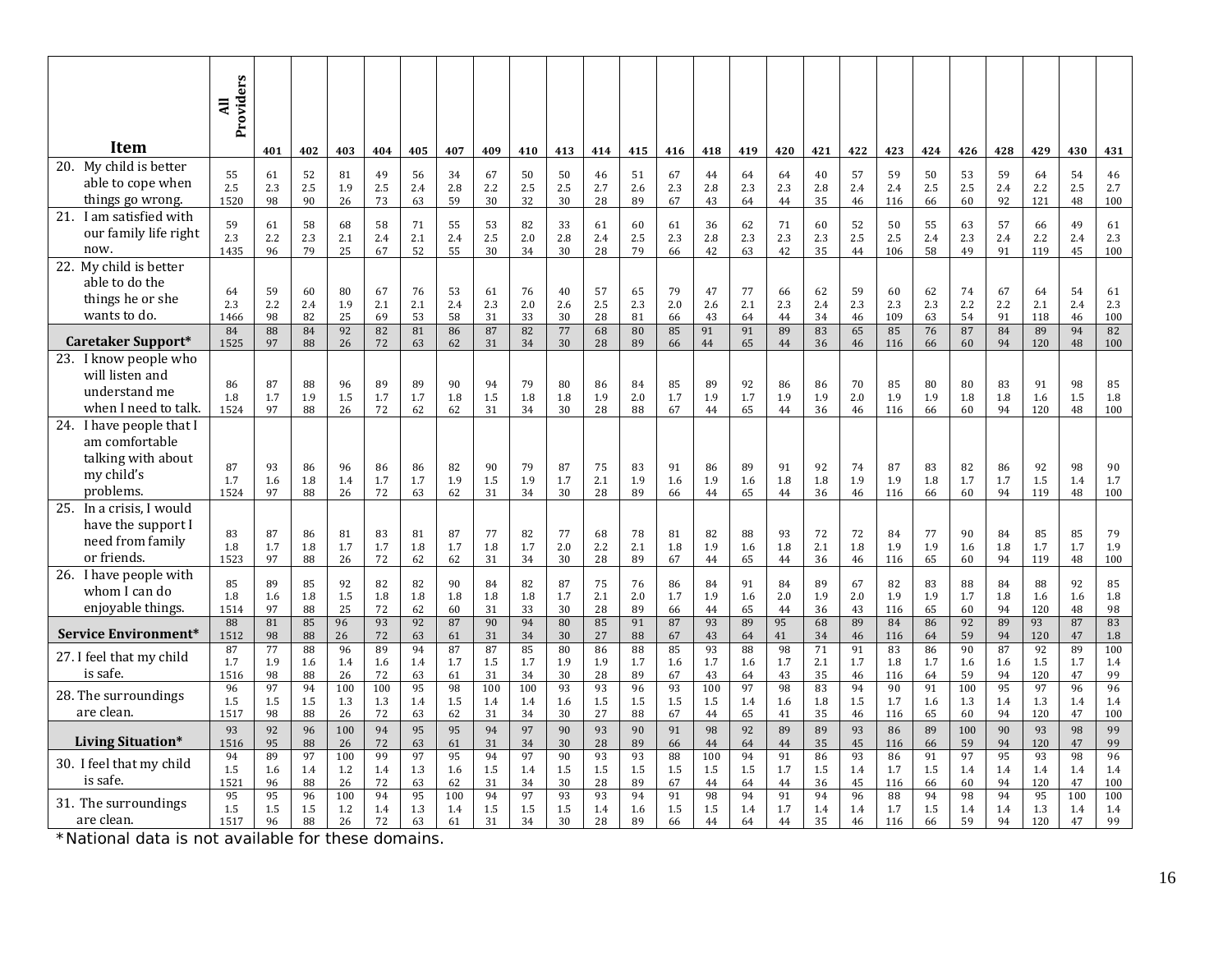## <span id="page-16-0"></span>Additional Analysis

#### <span id="page-16-1"></span>Service Environment

Questions regarding the safety and cleanliness of the environment where individuals receive services were added to the service environment domain in the 2011 survey. In 2013, a question was added to identify the primary service location where respondents were seen by their providers.

Figure 12: Service Environment: Percent of respondents by primary service location





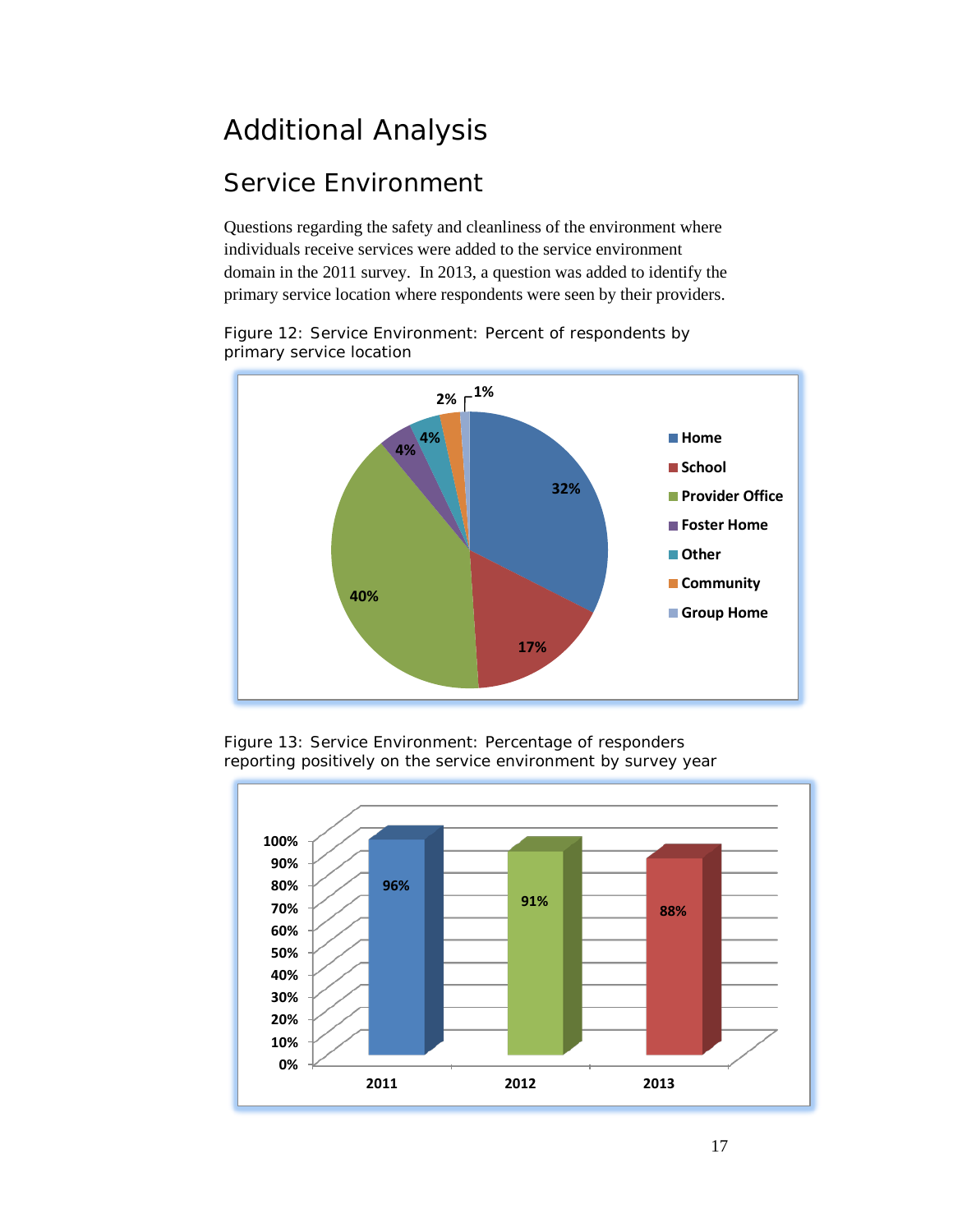#### <span id="page-17-0"></span>Living Environment

In 2011 two new questions were added to comprise the living environment domain. Questions are focused on the safety and cleanliness of the living environment.

Figure 14: Living Environment: Percentage of responders reporting positively on their living environment by survey year

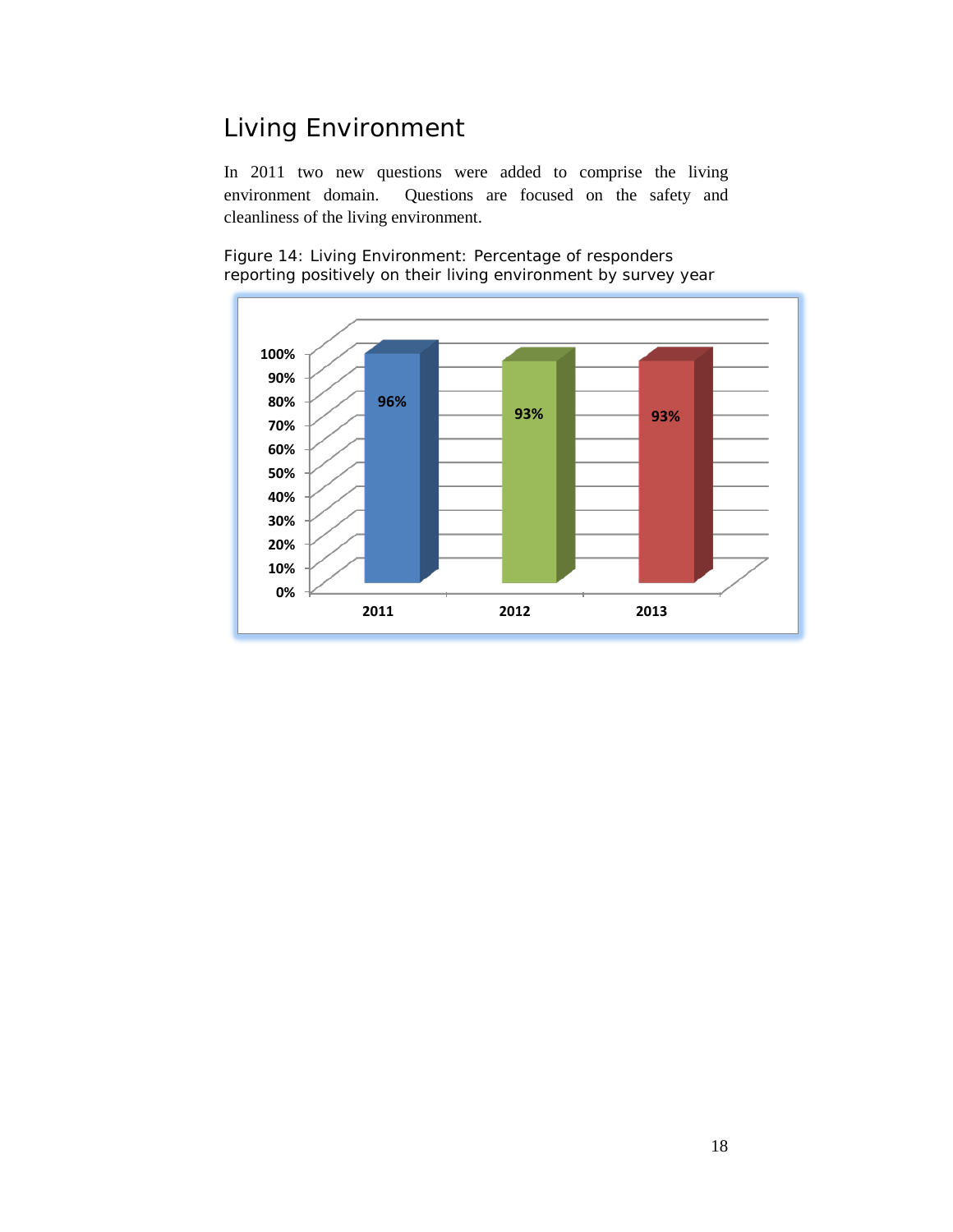#### <span id="page-18-0"></span>Physical Health Provider

In 2011 several health and wellness related questions were added to the survey at the request of providers monitor perception of the coordination of care and overall communication with individuals served about key health and wellness issues. One question they felt was important was whether or not individuals served had an identified physical health provider. Results for the past three years have remained consistent with 92 % of respondents reporting each year that their child has a PCP.

Figure 15: Percentage of responders who have a physical health provider by survey year

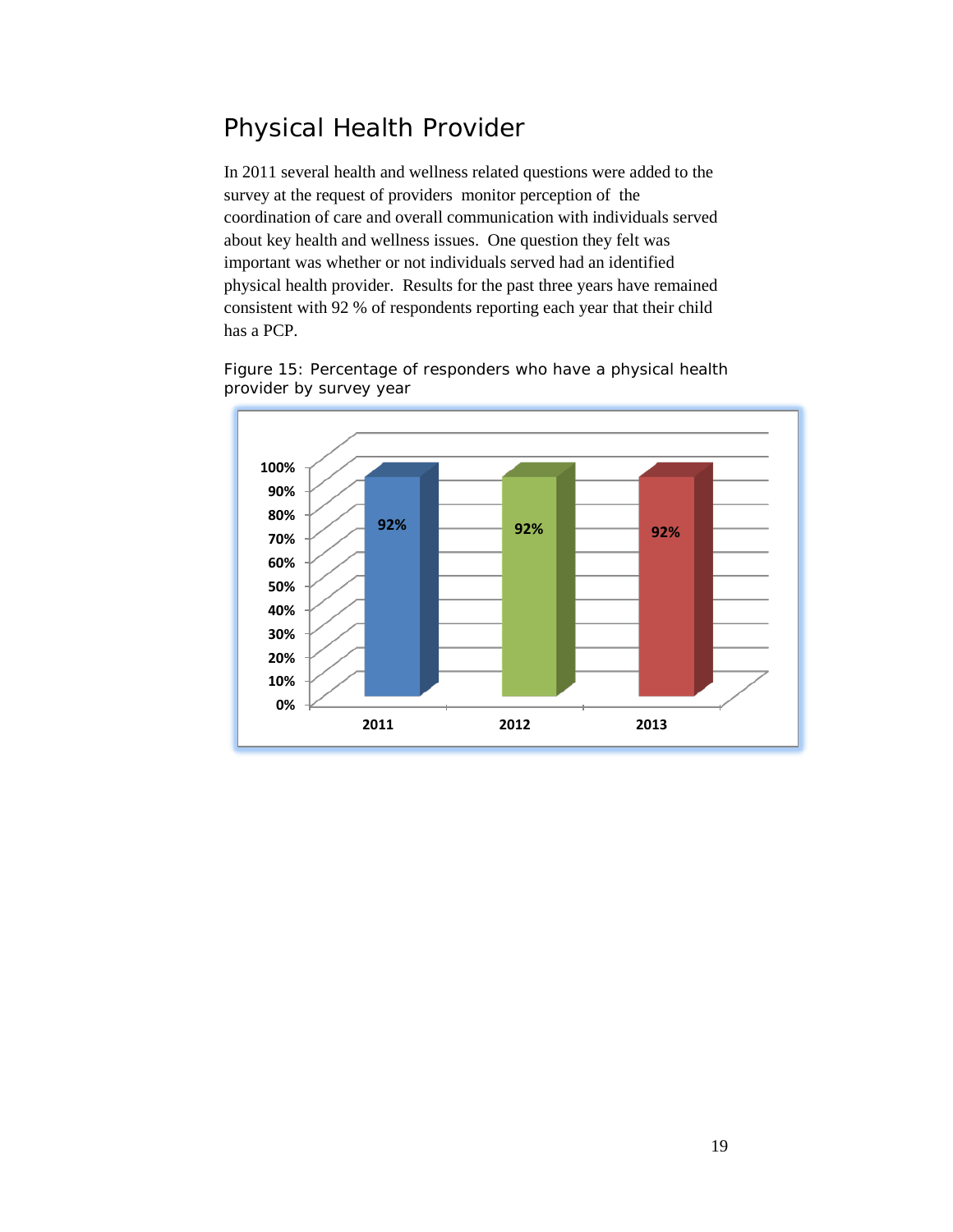#### <span id="page-19-0"></span>Coordination of Care

Respondents that reported their child had a physical health provider were asked to report on the coordination of care between the physical health provider and the mental health/substance use provider. Figure 16 illustrates that since 2011 the percentage of responders reporting positively (strongly agree or agree) that their child's providers coordinate care has decreased slightly from fifty-nine percent in 2011 to fifty-six percent in 2013.

Figure 16: Coordination of care between mental health/substance use provider and physical health provider by survey year

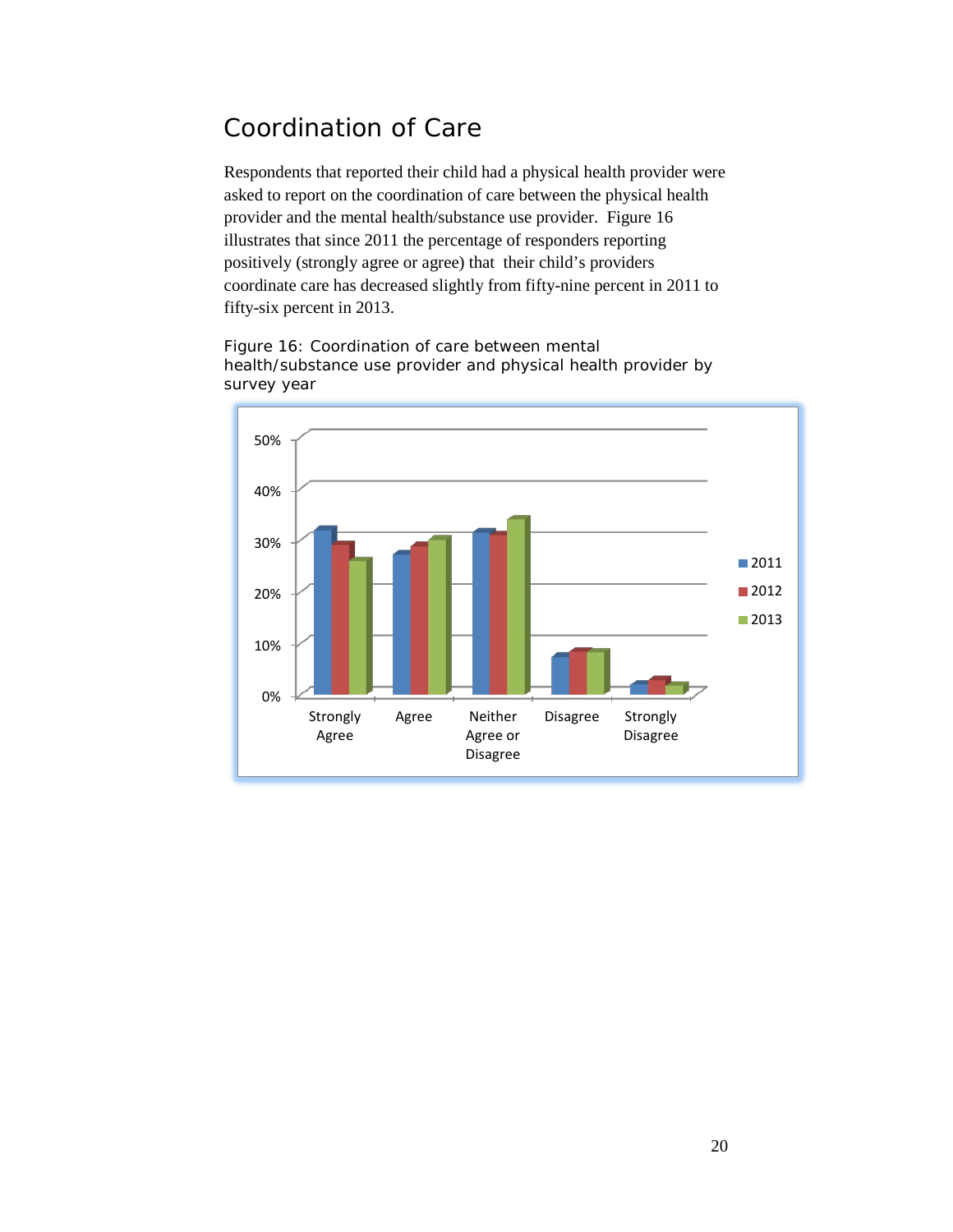## <span id="page-20-0"></span>Discussion of impact of psychiatric medications on weight gain

This question was added this year. In previous years it has been on the adult survey and providers asked for it to also be included on the children's survey. Respondents were asked to report whether or not their child's physical health provider or their mental health/substance use provider had discussed the impact of their psychiatric medications on weight gain.

Figure 17: Percentage of respondents reporting their provider discussed the impact of psychiatric medications on weight gain